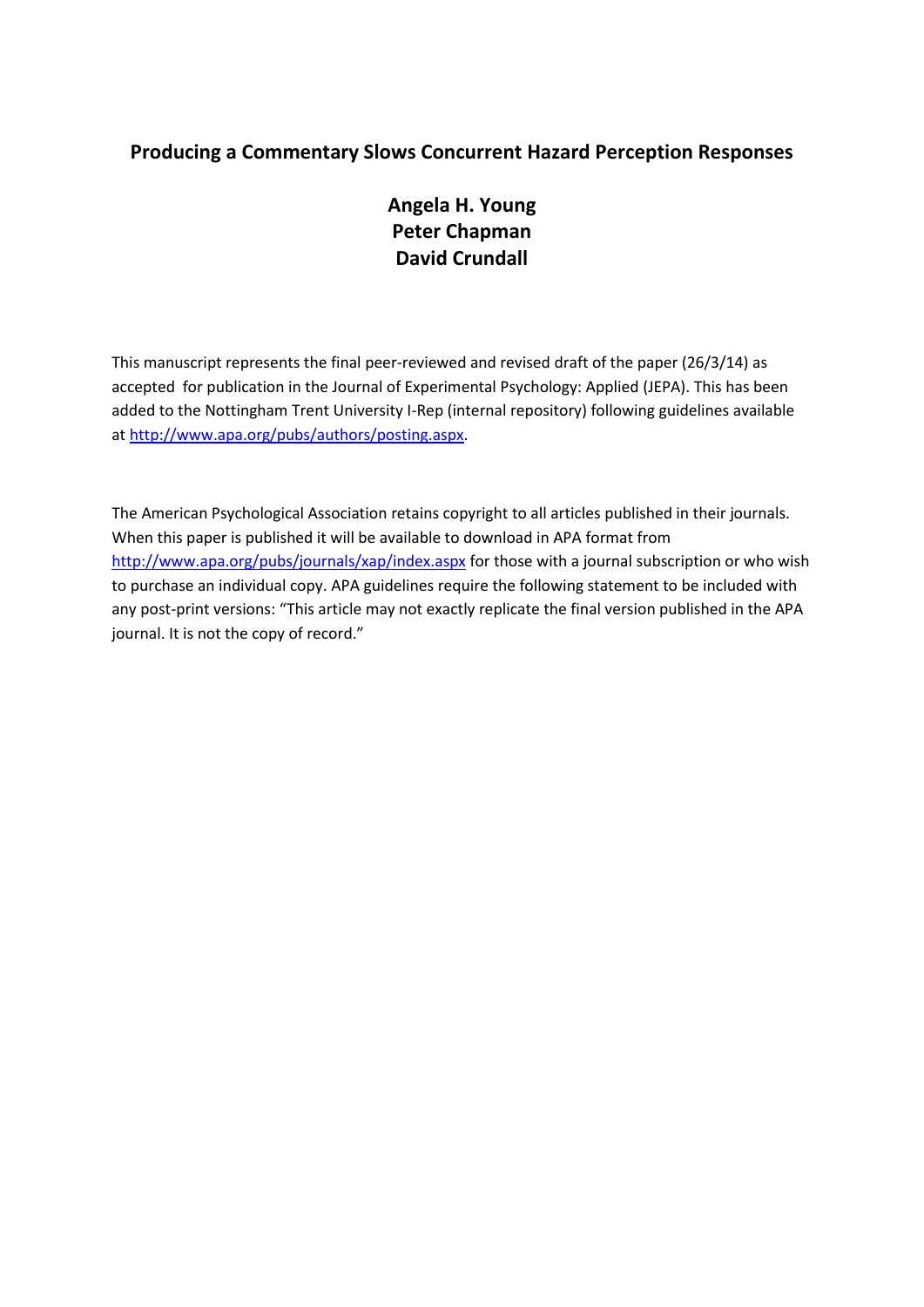Running head: Producing a commentary slows hazard perception

Producing a Commentary Slows Concurrent Hazard Perception Responses. Angela H. Young Peter Chapman David Crundall University of Nottingham

## Author Note

Angela H. Young, School of Psychology, University of Nottingham; Peter Chapman, School of Psychology, University of Nottingham; David Crundall, School of Psychology, University of Nottingham.

David Crundall is now at Division of Psychology, School of Social Sciences, Nottingham Trent University.

Our thanks go to Mike Swift for his demonstration of commentary driving and for sharing his experience of the use of commentary. Thanks also to Laura Thomson for her assistance in data collection.

Correspondence concerning this article should be addressed to Angela Young, School of Psychology, University Park Campus, University of Nottingham, Nottingham, NG7 2RD. E-mail: [lpxay@nottingham.ac.uk.](mailto:lpxay@nottingham.ac.uk)

Key words: Commentary training; hazard perception; eye movements.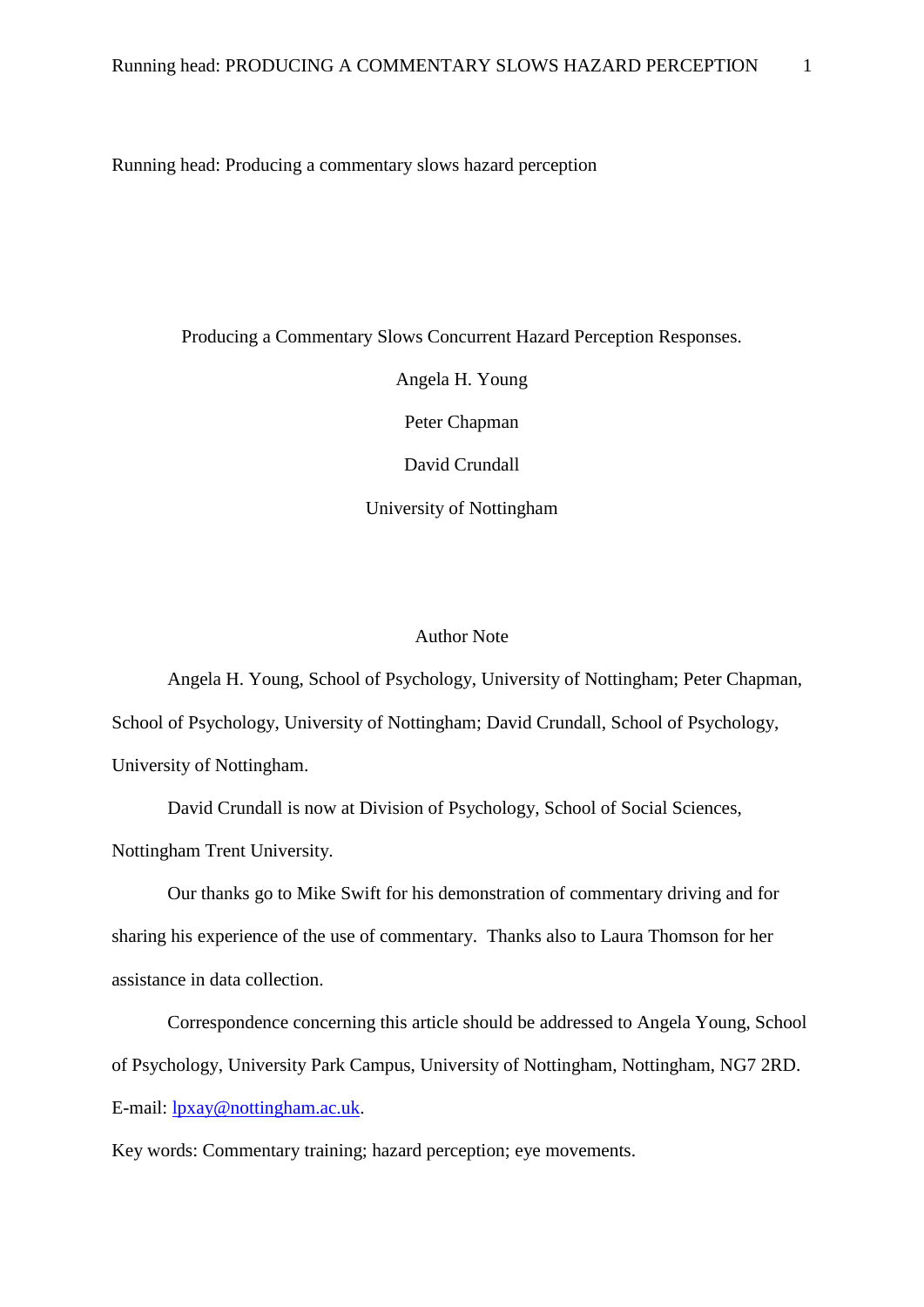Abstract

Commentary driver training involves teaching drivers how to verbally acknowledge their perceptual and cognitive processes while driving, and has been shown to improve performance in driving-related tasks. However, those studies demonstrating benefits of commentary training have not done so under conditions of live commentary, which is the typical protocol used with advanced drivers. In the current study we present the results of two experiments that show that producing a commentary can actually slow responses to hazards on a concurrent hazard perception task. In Experiment 1 participants producing a live commentary showed significantly longer hazard response times than an untrained, silent, control group. In Experiment 2 a shorter, clipped commentary was introduced to attempt to reduce the demands placed upon participants. However, both the clipped and full commentary conditions showed reduced accuracy and longer response times, relative to a silent condition, and no difference was observed between the two types of commentary. Analysis of eye movements in both experiments revealed that fixation durations were shorter when a commentary was produced, but time to first fixate the hazard was not affected. This suggests that commentaries encourage more active interrogation of the visual scene, but that this can be detrimental to performance in average drivers.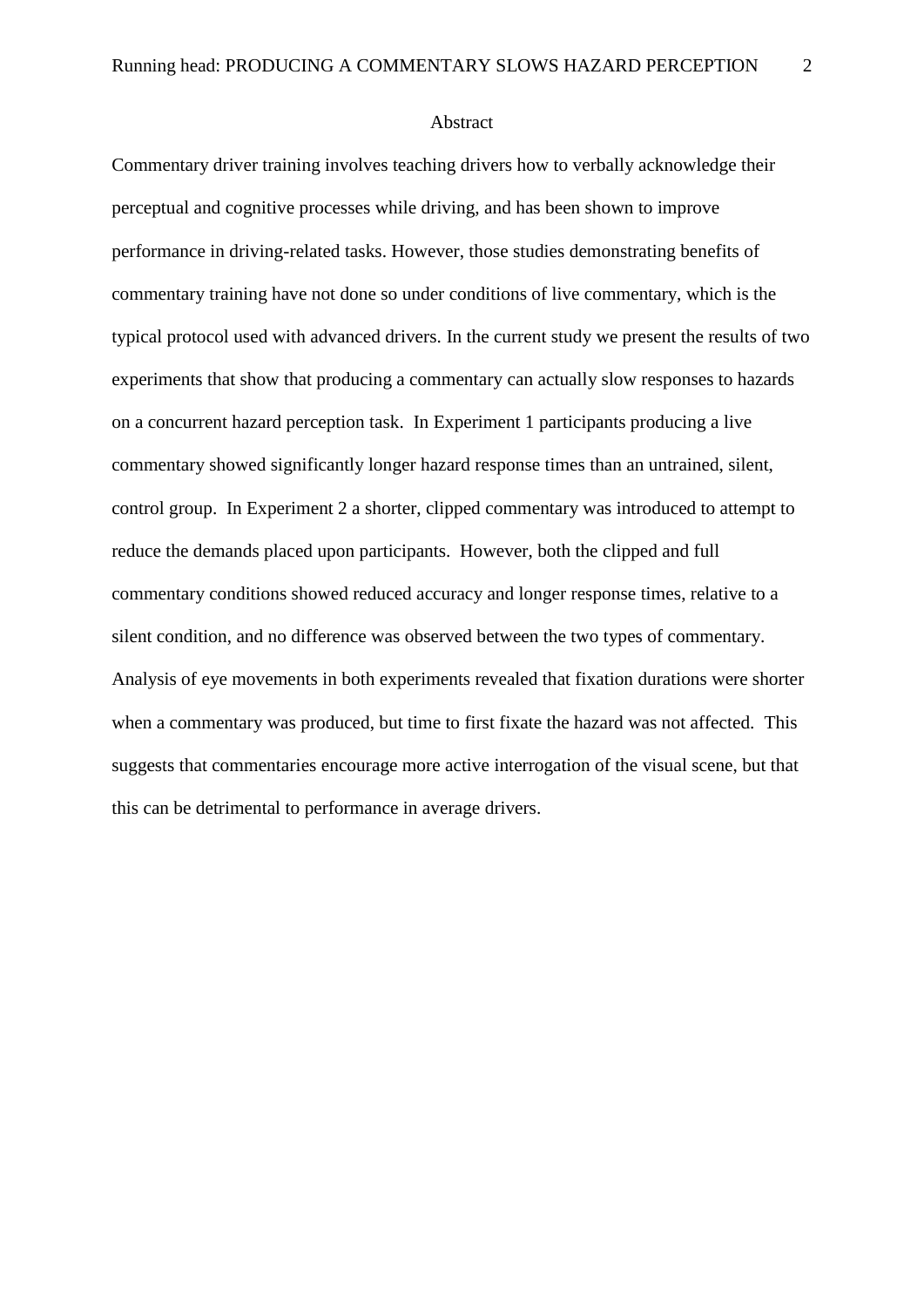Commentary driving is a training technique, currently used with advanced drivers and emergency services rapid response drivers (Coyne, 1997; Sharp, 1997). When used in the field, it involves training the driver to produce their own continuous verbal running commentary, while driving, on what they are doing (e.g. changing gear), what they can see (e.g. a pedestrian by the road), what might happen (e.g. the pedestrian may walk out into the road) and what they intend to do (e.g. slow down, move further out into the road) (Gregersen, 1994). This is expected to improve visual scanning and interpretation of the visual scene (Marek & Sten, 1977). There is mounting evidence that training novice drivers in commentary driving techniques can lead to improvements in their hazard perception (HP) and simulated driving performance.

Crundall, Andrews, van Loon, and Chapman (2010) had learner drivers complete a route in a driving simulator that contained several hazards. Half of the learner drivers then went on to be trained in commentary driving by their usual instructor. When the learners returned to the lab and completed the hazard route a second time, those trained in commentary had fewer crashes, slowed sooner on the approach to hazards and applied pressure to the brakes sooner than the control group. Benefits of commentary practice or exposure have also been observed with relatively little training. Listening to or producing a commentary while watching driving video clips has been shown to lead to improvements in subsequent HP test scores (Isler, Starkey, & Williamson, 2009; McKenna, Horswill, & Alexander, 2006; Wetton, Hill, & Horswill, 2013) and reduced risk taking on a gap acceptance task (McKenna et al., 2006). It should be noted however that, while some studies required drivers to produce commentaries in the training phase, the subsequent assessment phase was always held in silence.

The evidence so far suggests that commentary training could be a safe and economical way of improving drivers' HP skills and road safety. While training in the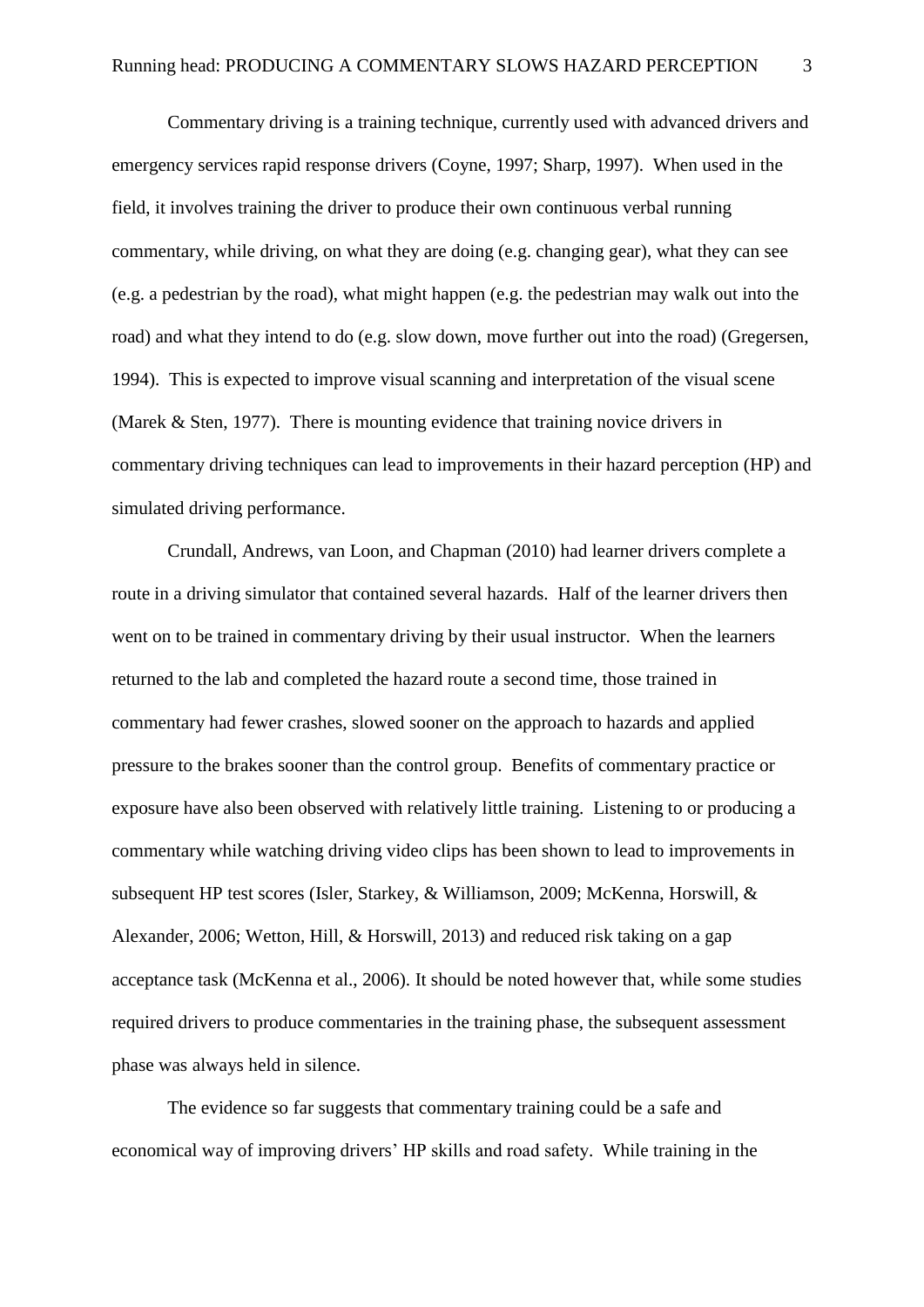laboratory might involve watching driving video clips, in practice learning to produce a commentary involves giving a live on-road commentary while controlling the vehicle, with or without supervision. Resources are readily available that allow interested drivers to teach themselves how to produce a commentary that can be practised on the road (Gilbert, 2007). However, as already noted, there has been no investigation into the effects of producing a driving commentary on concurrent HP or driving performance.

The importance of investigating the effect of a concurrent driving commentary is clear. While the evidence suggests that a trained commentary driver can negotiate hazards more effectively than an untrained driver, producing a concurrent commentary could have different effects.

A concurrent commentary could be most simply viewed as a secondary task, which could interfere with the primary task of controlling the vehicle or responding to hazards. The most well-documented example of a detrimental secondary verbal task is the use of mobile telephones (for a review see Caird, Willness, Steel & Scialfa, 2008), whether they are hand held or hands free (Redelmeier & Tibshirani, 1997). A detriment is also observed where drivers carry out other verbal tasks, such as the Paced Auditory Serial Addition Test (PASAT), in which drivers hear a number at pre-recorded intervals and are asked to add each digit to the digit preceding it and respond verbally (Rizzo et al., 2004; Thompson et al., 2012).

In both of these detrimental verbal tasks the driver processes an auditory input and produces a verbal output, with both the input and output being unrelated to the driving task. In the case of commentary, although a verbal response is required, there is no requirement for auditory processing. In fact, visual attention must be directed to the driving scene in order to process elements of the scene for verbal report.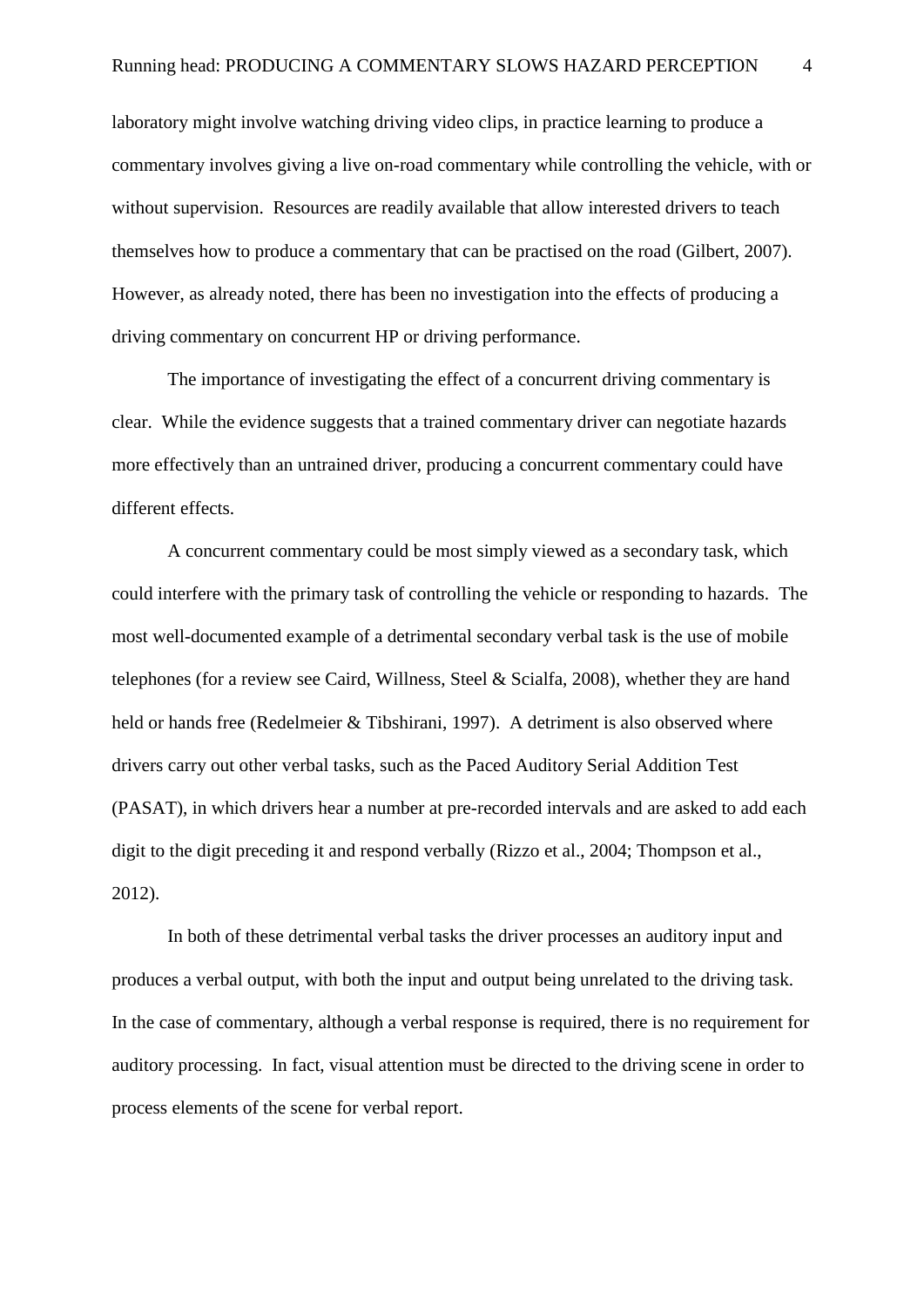A more comparable secondary task is concurrent verbalisation. Concurrent verbalisation is a technique intended to create a verbal record of what attracts the driver's attention and what they are looking at, without affecting their behaviour (Cole & Hughes, 1984; Hughes & Cole, 1986a, 1986b).

Crundall and Underwood (1997) investigated the effect of concurrent verbalisation on manual responses and eye movements during a HP test. The findings showed no effect of verbalisation on speed of hazard responses, or on fixation durations or variance in fixation locations. This provides some suggestion that a secondary verbal task need not interfere with hazard responses or search strategy when it does not involve redirecting attention away from the driving scene.

However, commentary production differs from concurrent verbalisation in important ways that could lead to distraction. In a concurrent verbalisation participants are asked to report what they see, leaving natural pauses when there is nothing further to report. In this case the visual behaviour of the participant determines the content of the verbal report. In a driving commentary the participant is additionally asked to make predictions about what might happen next, decide and report what action they would take to avoid developing hazards and not leave pauses. Hughes and Cole (1986a) suggested that producing a continuous verbalisation (without pauses) may lead participants to pay attention to things that they would normally ignore. The need to identify potentially hazardous situations, make predictions about the future behaviour of other road users and plan a response for verbal report might also be expected to lead to important changes in patterns of visual search and cognitive processes. Since these behaviours are vital for early hazard detection, the addition of these elements might be expected to change what the driver looks at in such a way as to improve hazard responses. This would, however, rely on the time course of processing for commentary and hazard perception to be the same. If attention was directed away from a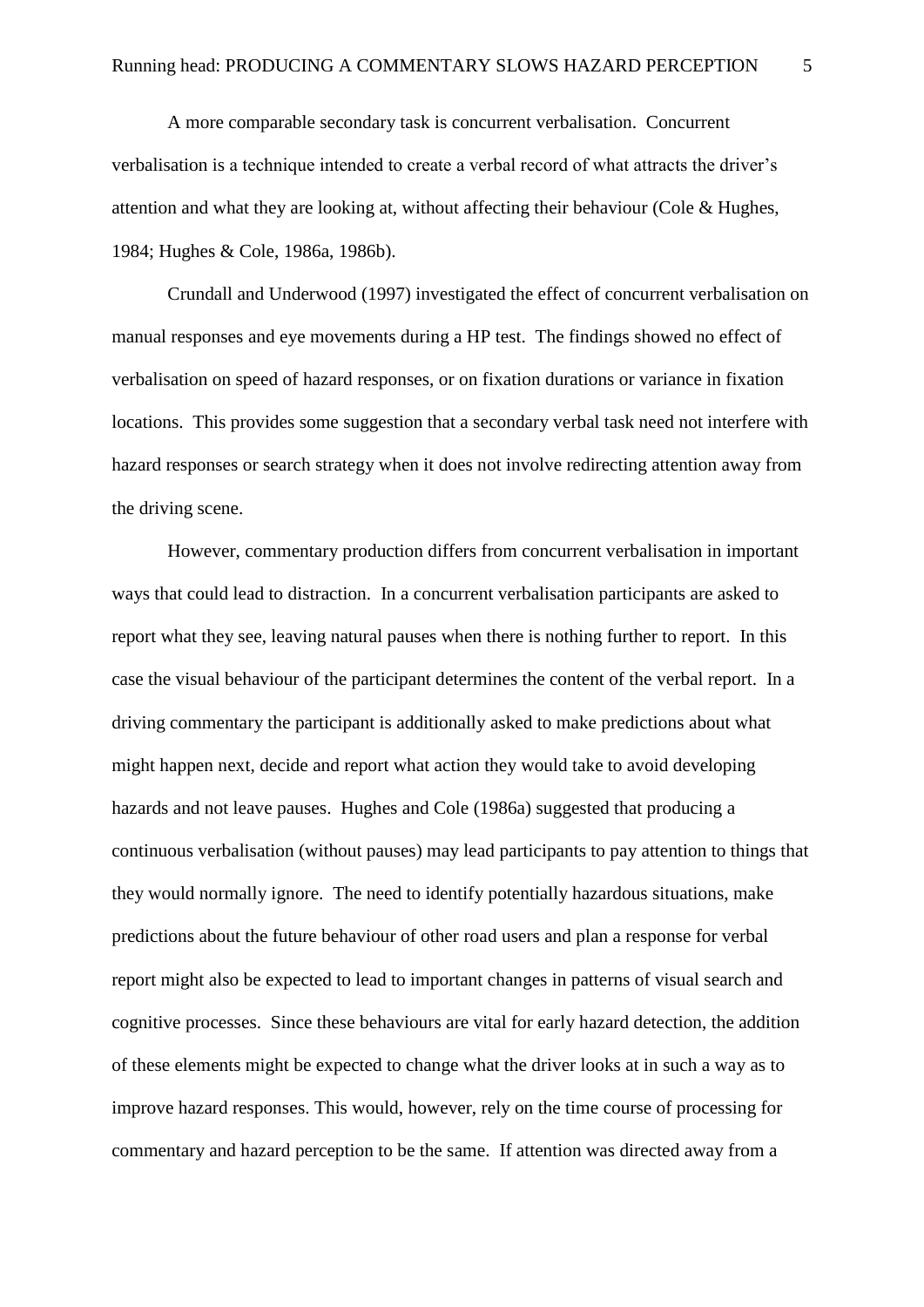potential hazard source in order to locate the next item to comment on before a developing hazard had been detected, for example, hazard perception might be delayed.

Video based HP tests can be used to differentiate between novice and expert drivers (Borowsky, Oron-Gilad, & Parmet, 2009; Borowsky, Shinar, & Oron-Gilad, 2010; Horswill & McKenna, 2004; Isler et al., 2009; Scialfa et al., 2011) and have been shown to be predictive of crash risk (Wells, Tong, Sexton, Grayson, & Jones, 2008). They are safe and efficient to conduct, making them an ideal tool to test the effect of commentary on hazard perception.

While hazard responses can reveal the effect of commentary on speed and accuracy of hazard detection, further insight into the effect of commentary on visual search behaviour can be gained by observing eye movements. A number of differences in eye movements have been observed between novice and experienced drivers. Novice drivers have been shown to use less flexible search strategies, have a narrower spread of search and longer fixation durations than more experienced drivers (Chapman & Underwood, 1998; Crundall & Underwood, 1998; Mourant & Rockwell, 1972). Although the latter finding has not always been present (Underwood, Chapman, Bowden, & Crundall, 2002), it is believed that the shorter fixation durations of experienced drivers are indicative of an ability to process driving-related stimuli more quickly than novice drivers, due to increased experience. Novice drivers have also been shown to fail to look at locations that are relevant for the assessment of risk (Pradhan et al., 2005)

To date there has been no investigation of the effect of either training in commentary or producing a live driving commentary on eye movements. If producing a commentary improves visual search strategy, we first might expect this to be reflected in earlier or more frequent fixations on the developing hazard. We might also expect eye movements to become more like those of experienced drivers, with shorter fixations and a wider spread of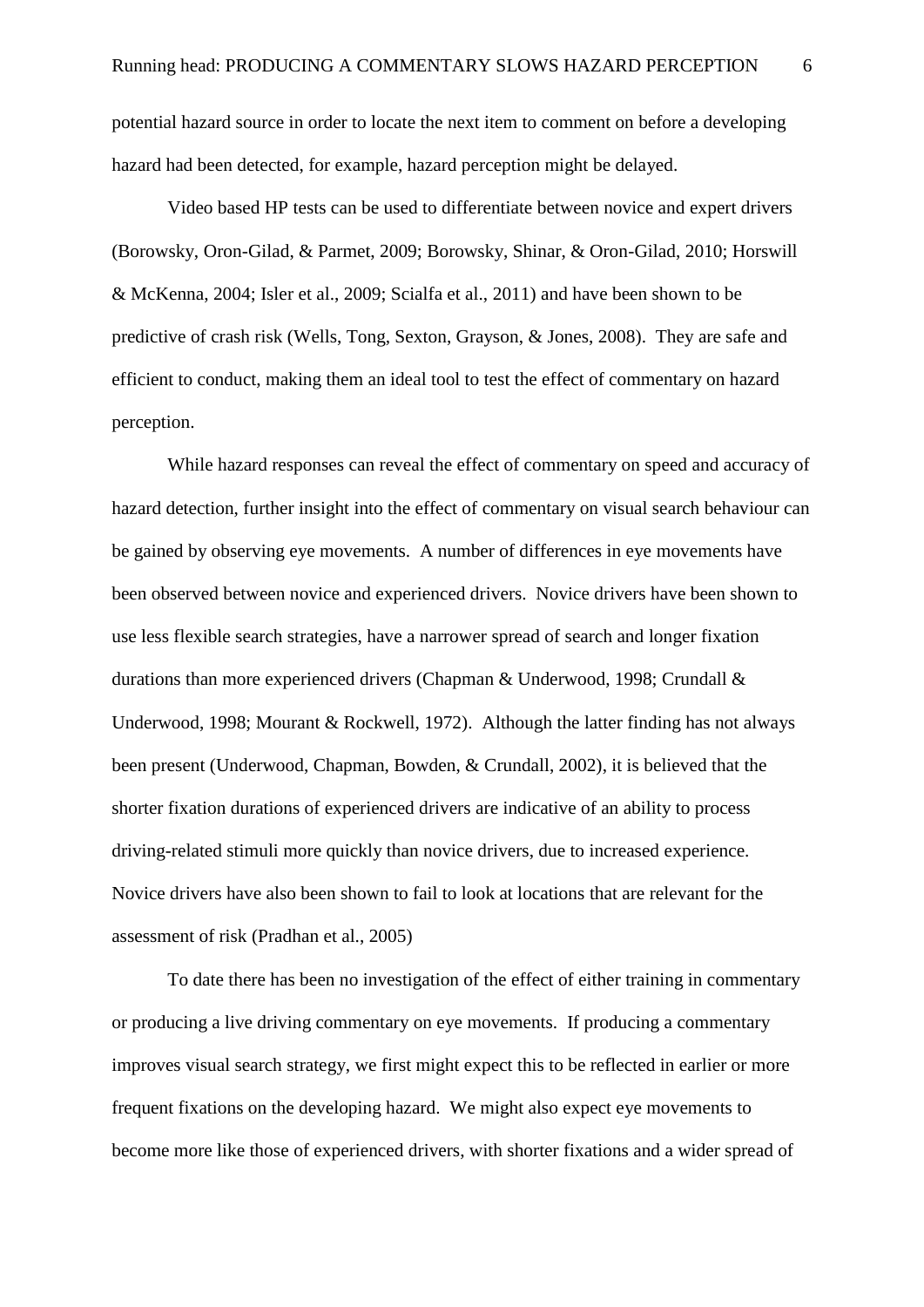search. Alternatively, a concurrent commentary might mean that items being commented on capture attention for longer than usual, leading to longer fixations and a less efficient visual search, leading to later detection of the developing hazard.

In the current study we investigate the effect of producing a commentary on concurrent hazard perception skills and eye movements. In Experiment 1 we look at the effect of commentary production during a HP test on the frequency, accuracy and timing of hazard responses. We also look at differences in general eye movements (number of fixations and mean fixation duration) and eye movements to the hazard causing object (time and duration of first fixation, total fixation time). We expect fixation durations to be affected in the commentary condition, either becoming more like those of more experienced drivers or with longer fixations as commentary distracts attention from the search for hazards. In Experiment 2 we investigate whether limiting the number of words per utterance while producing a commentary might reduce demands and affect hazard responses and eye movements differently to a full commentary. Participants completed a number of hazard clips in silence, while giving a full commentary or while giving a clipped commentary, in which they were asked to keep each utterance to one or two words.

#### **Experiment 1**

In Experiment 1 we used a bespoke training video to train half of the participants in how to produce a driving commentary. Participants then practised their commentary over a practice hazard perception (HP) clip, before producing a commentary during a 13 clip HP test. The performance of these participants was compared to that of a control group who watched the same training video material without the accompanying audio, and completed the HP test in silence.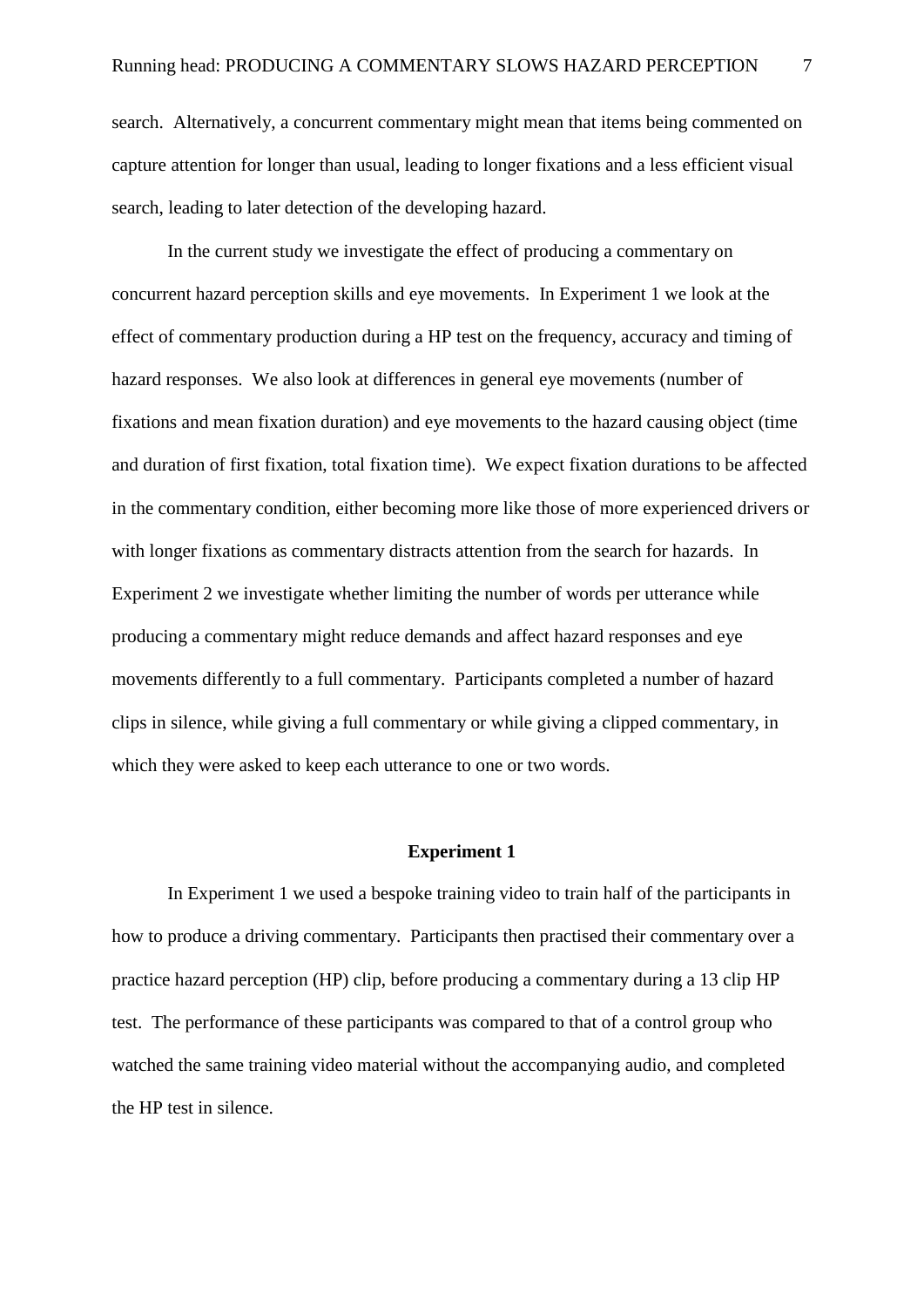Eye movements were recorded and analysed to establish whether producing a commentary may lead to an improved search strategy or an earlier first fixation upon hazards. **Method**

**Participants** Fifty-three students between 18 and 37 years of age ( $M = 21$ ,  $SD = 3$ , 24 male) took part, with 27 randomly allocated to the control group and 26 to the commentary group. Participants were recruited as part of a larger study that began with the experiment reported here and was followed by a simulator study, which is not discussed further here. All participants were English speakers, had normal or corrected-to-normal vision, and had held a full UK driving licence for  $1-19$  years ( $M = 3.2$ , SD= 2.9).

**Stimuli and apparatus** Participants viewed a 30 minute bespoke training video consisting of footage of a drive around Nottingham (UK) filmed from the perspective of the driver. A 1080i full HD Sony video camera was used, with a Carl Zeis Vario-Sonnar T\* lens. The camera was mounted on the inside of the windscreen using a Manfrotto suction cup camera mount. Audio was recorded using a Sennheiser Ew 100 G2 radio microphone with a tie mic. The drive was undertaken by a professional Approved Driving Instructor (ADI), who had been trained in commentary driving and was himself an experienced instructor of commentary driving. Road and traffic conditions included suburban and urban roads and dual carriageways, incorporating Nottingham city centre, as well as quieter residential areas. The instructor provided a commentary throughout the 30 minute video, though it was possible to present the video with or without the accompanying audio. Sections of the training video can be viewed at [www.lifelongdriving.org.](http://www.lifelongdriving.org/)

The HP test consisted of 13 video clips, ranging in length between 19.9 and 54.7 seconds (M=37.3,SD=11.8). These were filmed using a similar set up to that of the training video. Twelve of the clips contained one predefined hazard, while one clip contained two predefined hazards. For the purposes of this study a hazard was defined as any object or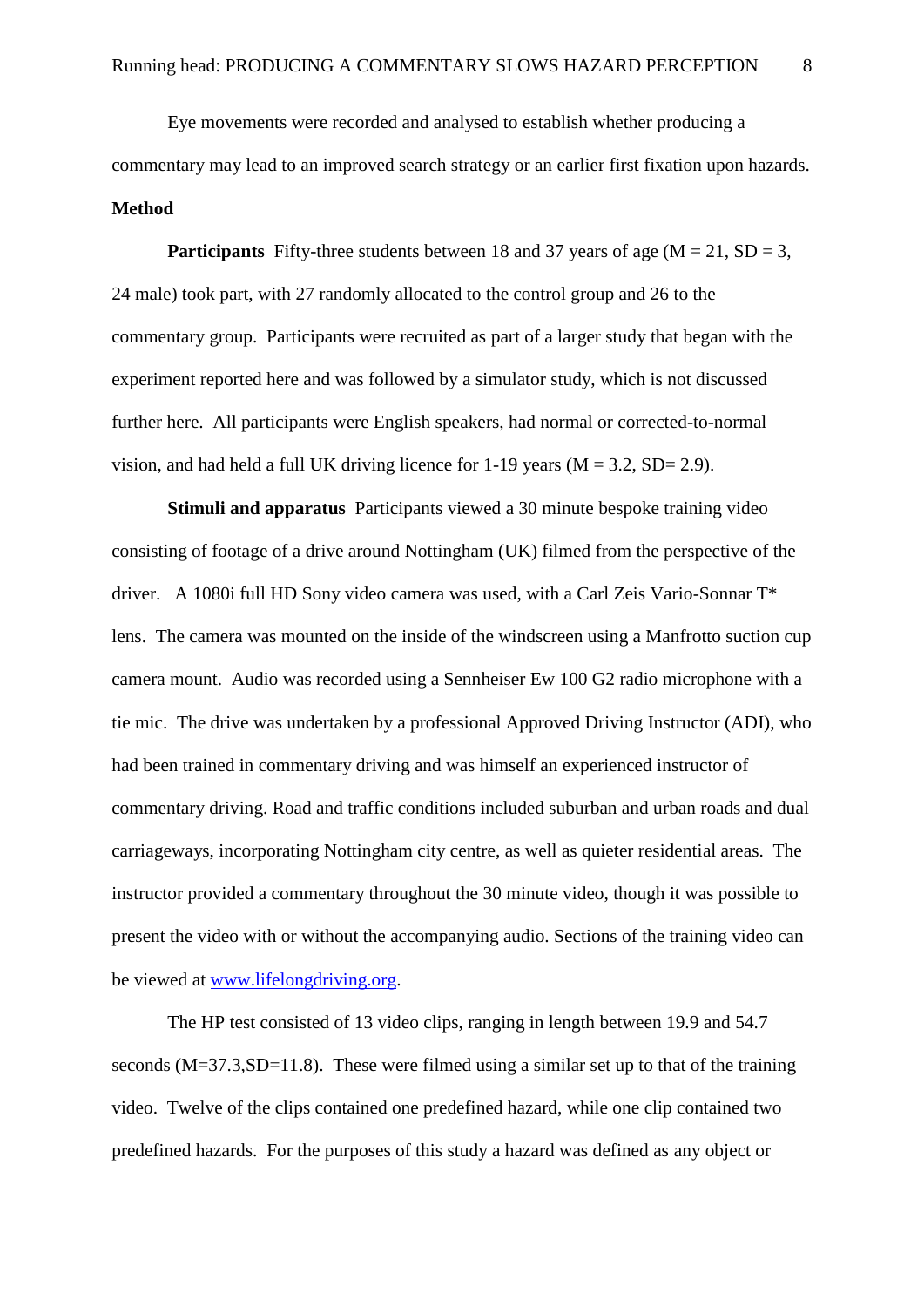event that might require you to suddenly change speed or change your position in the road in order to avoid a collision.

Button press responses that fell between the hazard onset and offset times were counted as correct responses to the predefined hazard and response times were recorded relative to the hazard onset time. The hazard onset time was initially determined *a priori* as the point at which a driver could predict that the occurrence of a hazard was unavoidable. However, in an earlier experiment using the same clips, participants had been required to pause the clip and verbally describe the hazard. The results from this experiment demonstrated that, for some of the clips, it was possible to correctly respond to the predefined hazard before the *a priori* hazard onset time. Where this was the case the hazard onset time in this experiment was adjusted to reflect this. Hazard onset times ranged from 9.7 to 45.6 seconds (M=25.4, SD=11.1). Hazard offset times were derived from the same earlier experiment, using an offset time of 3 standard deviations above the mean response time for each hazard.

The hazard clips were presented on a 22" flat screen Dell monitor at a resolution of 1680x1050, using SensoMotoric Instruments (SMI) Experiment Centre 3.0. Eye movements were recorded using an SMI iViewX™ Remote Eye tracking Device. The system was used at a temporal resolution of 60hz and a spatial resolution of 0.03°. The eye tracker is mounted at the bottom of the monitor and tracks gaze position of the participant at a viewing distance of around 60cm, without the need for a head restraint or chin rest. An Olympus WS-320M digital voice recorder was used to record commentary.

**Design** A between subjects design was employed, with two groups. Participants were randomly allocated to either the control group, who had no exposure to commentary, or the commentary group, who were trained in how to produce a commentary and were then subsequently required to give a commentary during the HP test. Training consisted of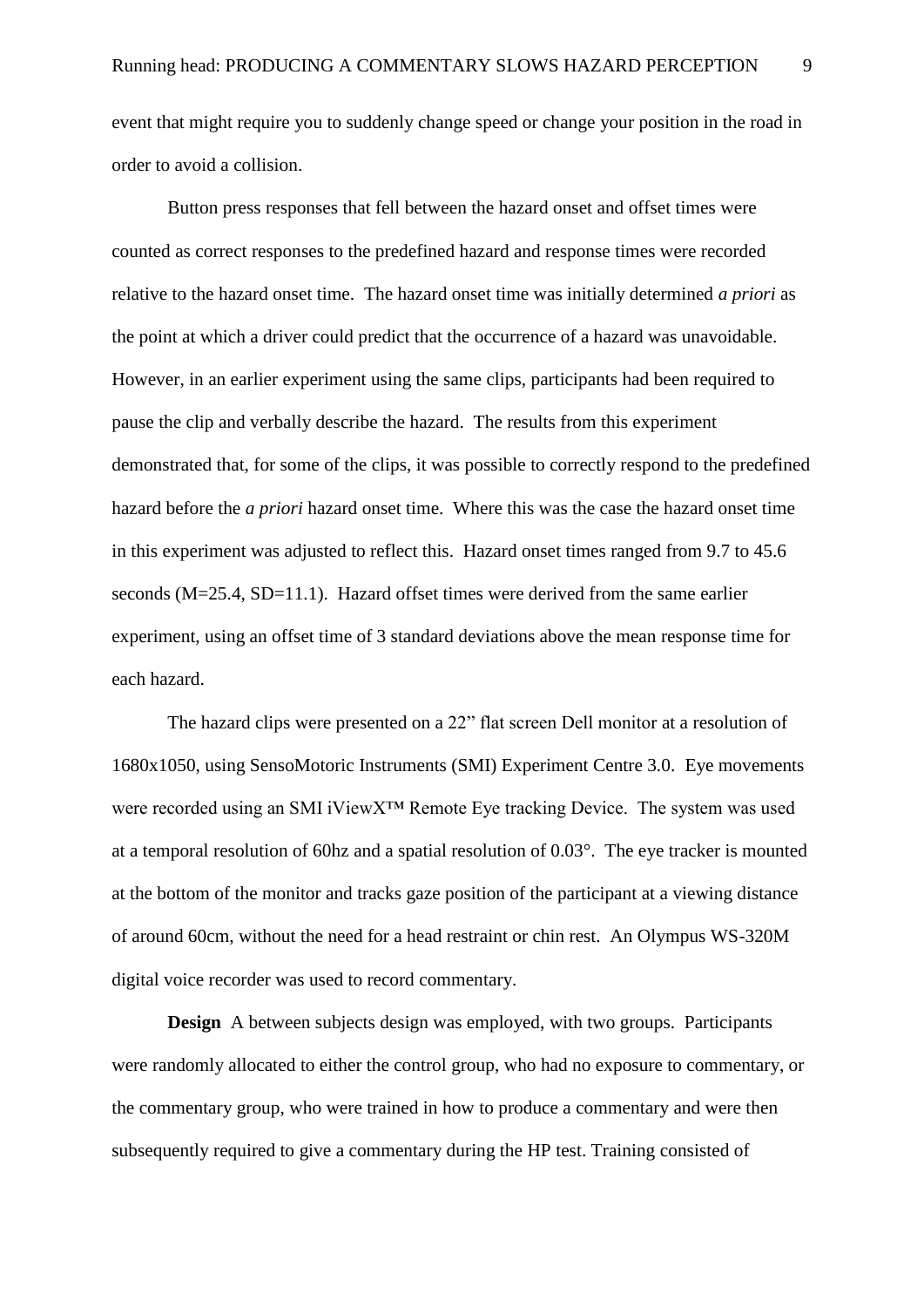watching a 30 minute video of commentary provided by an Approved Driving Instructor while driving around Nottingham. While watching this training video, all participants were asked to press a key for any perceived hazards. Control participants watched this video without sound and so received no commentary training, but were still required to press a key for any hazards in order to maintain engagement with the video.

Behavioural data for analysis were derived from the HP test and included frequency of hazard responses, number of correctly identified predefined hazards and response times. For analysis of number of correctly identified hazards and reaction times all cells in which the response count was more than 3SDs above the mean number of responses for the clip were counted as incorrect, as the participant had not effectively discriminated between the hazardous situation and non-hazardous parts of the clip.

For analysis of response times, trials in which no correct response was made were replaced by the maximum possible correct response time for that hazard. All analyses were repeated with no correct response treated as missing data. Where the two analyses differ it will be reported in the results.

Gaze coordinates were recorded at a rate of 60Hz. For analysis of eye movement data any consecutive set of gaze location coordinates with a dispersion of less than 100 pixels for at least 80ms were classified as a fixation. The intervening samples were classified as saccades or, if no data were recorded, as blinks. Number of fixations and mean fixation durations were analysed. In order to allow an analysis of attention to the hazard itself, each hazardous target (e.g. a vehicle or pedestrian defined as the *a priori* hazard) was used as an area of interest (AOI). The AOI encompassed the hazardous object, beginning at the point where the object first entered the scene, and following it until it exited the scene or the hazard window ended, whichever was the earlier. For each AOI the time at which the gaze first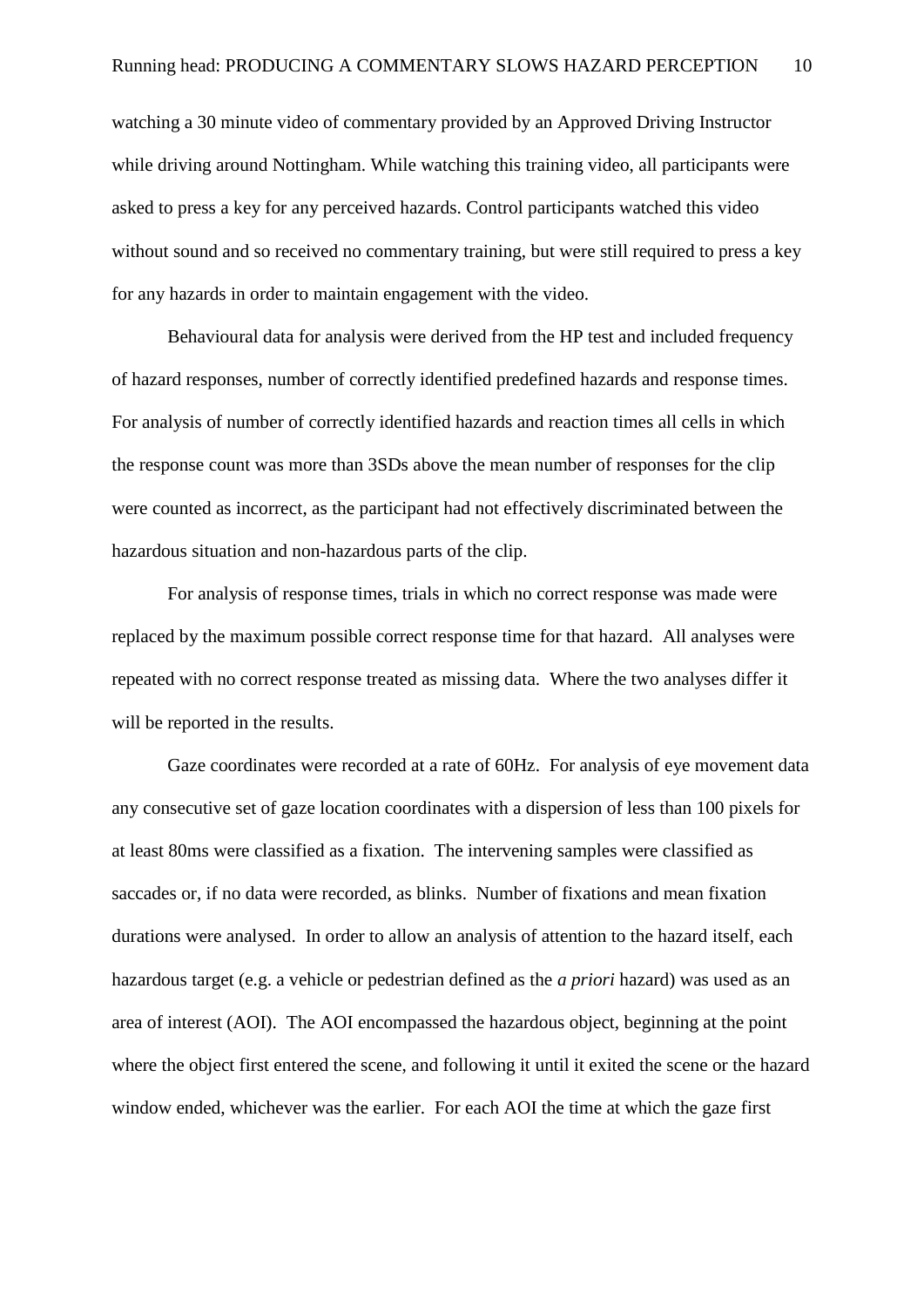entered the area, the number of fixations within the AOI area, the duration of the first fixation and the sum of all fixation durations (total dwell time) in the AOI were analysed.

**Procedure** After completing a short demographic questionnaire, participants were asked to face the monitor in a position that they could comfortably maintain for the following 30 minutes. Adjustments were then made to the position of the participant's chair and the monitor (with eye tracker attached) in order to place the eyes in approximately the centre of the eye tracker camera view.

All participants wore headphones for the duration of the training video and received onscreen instructions. The eye tracker was calibrated and the participants were instructed to watch the training video and press a key whenever they saw a hazard. A hazard was described as any object or event that might require you to suddenly change speed or change your position in the road in order to avoid a collision.

The experiment reported here forms part of the training procedure for an experiment involving a driving simulator, so both groups were told that they would later complete a HP test and drive in the simulator. The control group were told that they should pay attention to the video, as this was the only training that they would receive in how to drive safely. The commentary group were told that they may later be asked to provide their own commentary while carrying out the HP test and driving in the simulator and that they should pay attention to the video, as this would be the only training that they would receive in how to produce a commentary. The control group watched the video with no audio, while the commentary group watched the video with the accompanying commentary. To ensure that control participants remained engaged in the video, all participants were asked to press the zero key whenever they saw a hazard.

After completing the training video participants were encouraged to take a short break, before they resumed their position and the eye tracker was recalibrated. All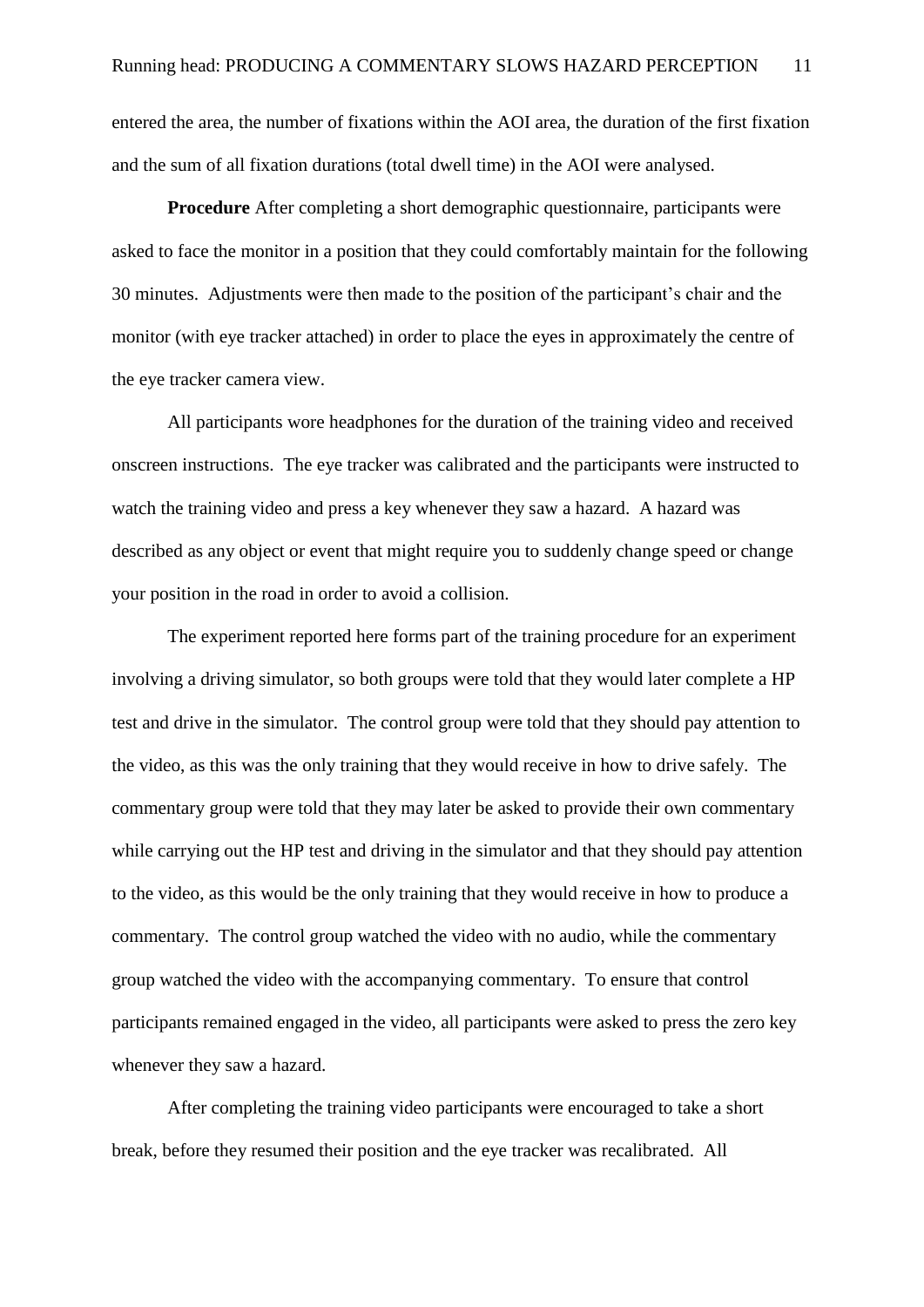participants were advised that they would view 13 driving clips, 12 of which would contain one hazard and one of which would contain two hazards. Participants were asked to watch the clips and press the zero key as quickly as possible when they saw a hazard. They were also advised that they could press zero several times, but if they pressed too many times in a single clip their data would be rejected. The commentary group were asked to provide a verbal commentary over the clips, which was recorded. After completing a practice clip, the participants completed the HP test.

After the experiment, participants went on to use a driving simulator for a separate experiment.

#### **Results**

Across all participants, there were five instances where a participant pressed the wrong button to respond, resulting in an inadvertent termination of the clip. These responses were not included in the subsequent analyses (0.7% of cells).

The length of each HP clip varied, as did the visual properties of the clip and the length of the hazard window during which responses were treated as correct. This meant that some clips could have a greater effect on group means than others and missing data for a particular clip could lead to an over or underestimation of participant performance. For example, if a participant gives no correct response on a clip where the mean response time is longer than other clips, so have no response time for that clip, the mean response time for that participant will be artificially low. Equally, missing data for a clip with a particularly short mean response time would make the participant's mean response time artificially high. To ensure that each clip contributes equally to participant means the data for each clip were zscored using the mean for that clip, before being entered into analyses. For ease of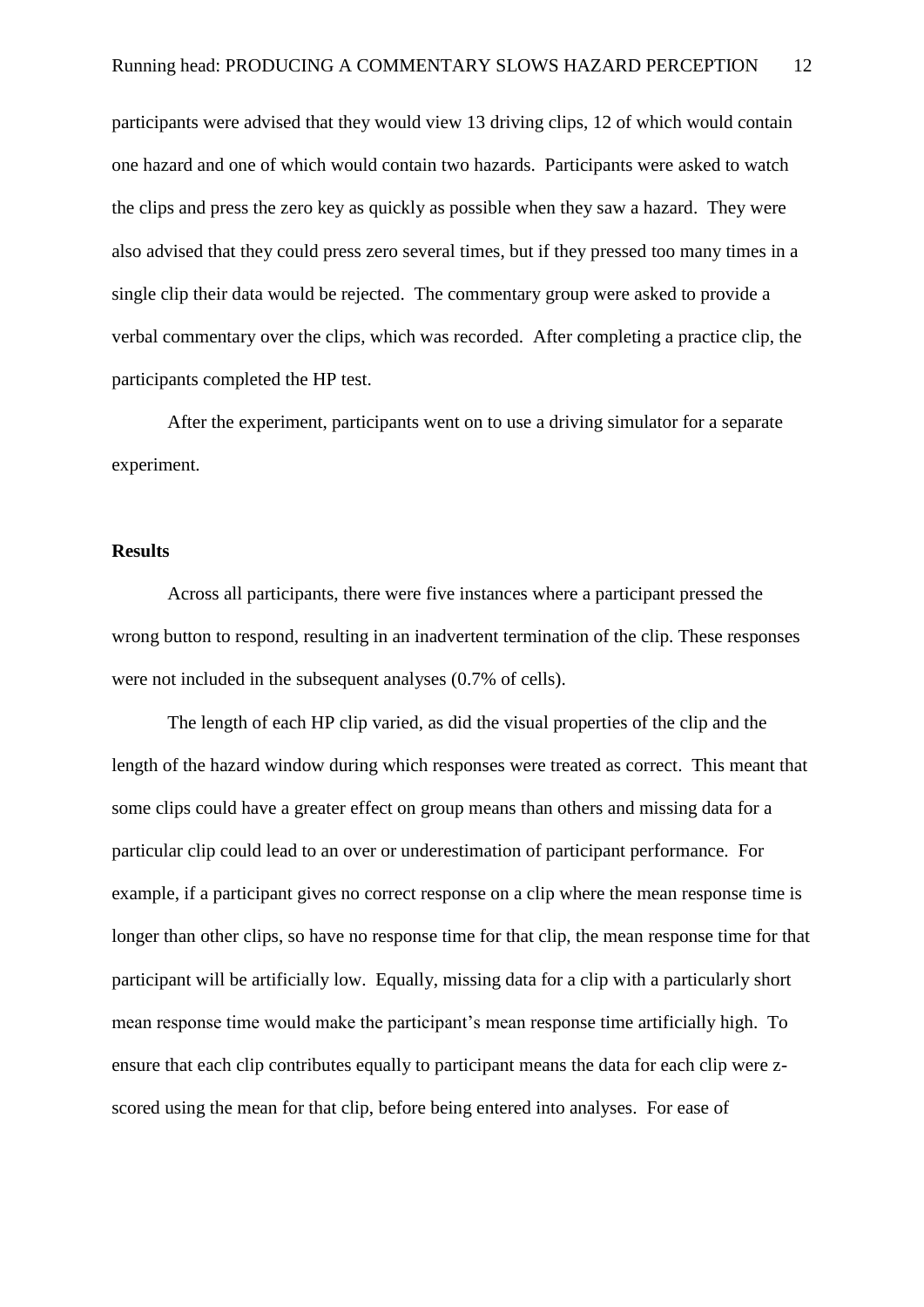interpretation the means and standard deviations reported here have been converted back to the original units from z-scores, using the grand mean and standard deviation.

**Behavioural Analyses**There was no significant difference between commentary (M  $= 1.1$ ,  $SE = 0.1$ ) and control groups (M = 1.2,  $SE = 0.1$ ) in the mean number of hazard responses per clip,  $[t(51) = 0.7, d = .20]$ .

For analysis of response accuracy and reaction times all cells in which the response count was more than 3SDs above the mean for the clip were counted as incorrect (2.2%), as the participant had not effectively discriminated between the hazardous situation and nonhazardous parts of the clip.

An independent *t*-test on the percent of the predefined hazards that were correctly identified showed no significant difference between the commentary  $(M = 87.4\%, SE = 1.2)$ and control ( $M = 89.6\%$ ,  $SE = 1.3$ ) groups,  $[t(51) = 1.2, d = .34]$ .

Importantly, hazard response times were significantly longer in the commentary group ( $M = 1738$ ms,  $SE = 49.5$ ) than the control group ( $M = 1557$ ms,  $SE = 36.3$ ),  $t(51) = 3.0$ ,  $p < .005, d = .84.$ 

**Eye Movement Analyses** Data from two control and three commentary participants (9.4%) were excluded from the analysis due to missing eye movement data (missing data for more than 10% of the clip length on 4 or more clips).

There were slightly more fixations per clip in the commentary group  $(M = 118.2, SE)$  $= 1.1$ ) than the control group (M = 114.6, SE = 1.4), but this difference did not reach statistical significance  $[t(46) = 2.0, p = .054, d = .59]$ . This was accompanied by a decrease in mean fixation duration, with the commentary group ( $M = 260.0$ ms,  $SE = 5.4$ ) displaying significantly shorter fixations than the control ( $M = 281.2 \text{ms}$ ,  $SE = 6.7$ ),  $t(46) = 2.4$ ,  $p < .05$ ,  $d = .71$ .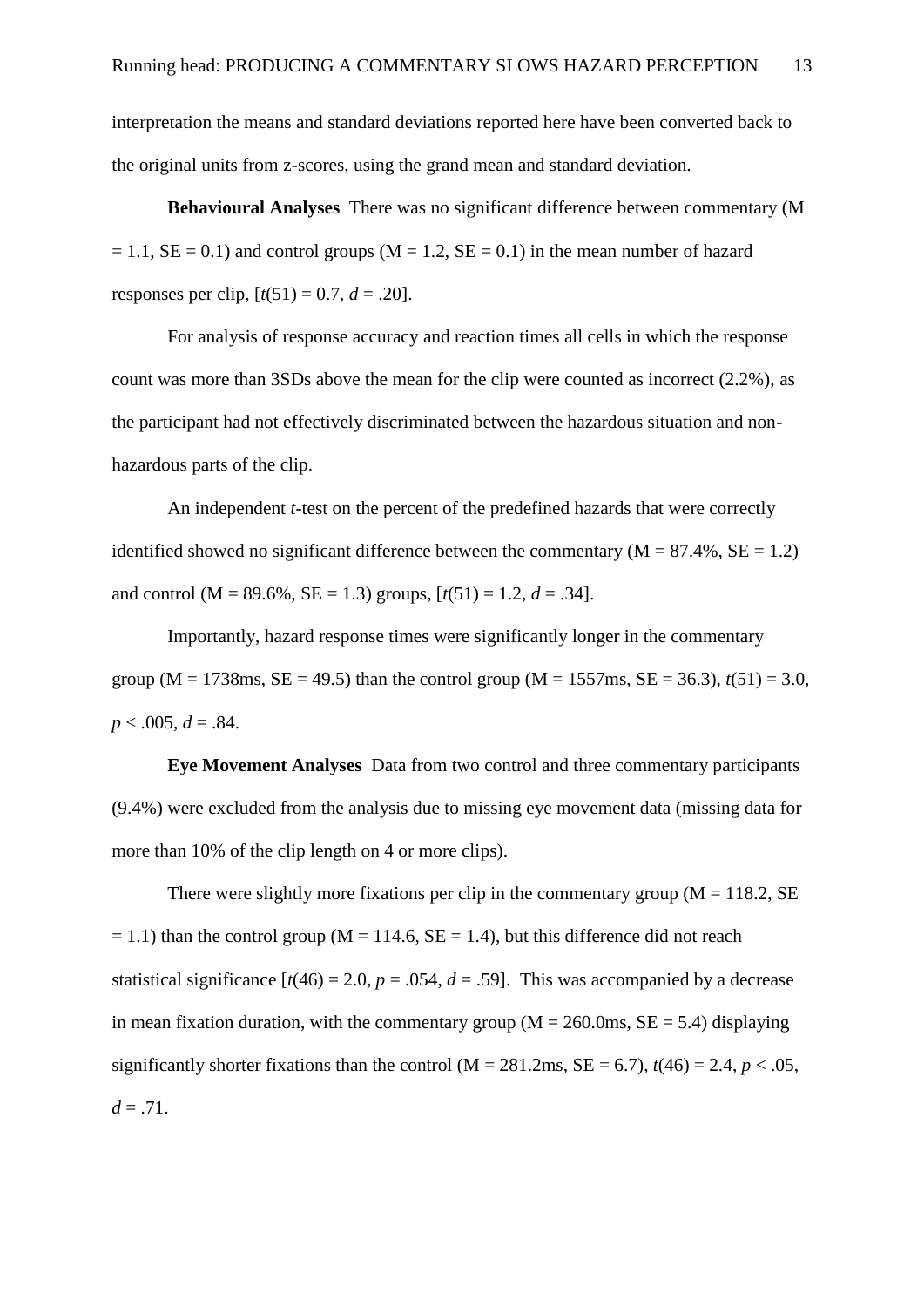Every hazard was defined as an AOI. The AOI encompassed the hazardous object, beginning at the point where the object first entered the scene, and following it until it exited the scene or the hazard window ended, whichever was the earlier. Commentary did not significantly affect the time to first fixate on the hazard,  $[t(46) = .64, d = .19]$  (M<sub>COMMENTARY</sub>)  $= 3412.3 \text{ms}, \text{SE} = 65.9$ ;  $M_{\text{CONTROL}} = 3350.7 \text{ms}, \text{SE} = 49.8$ ), or the number of fixations on the hazard,  $[t(46) = 1.36, d = .40]$  (M<sub>COMMENTARY</sub> = 8.40, SE = 0.10; M<sub>CONTROL</sub> = 8.17, SE = 0.10). Although mean first fixation durations were slightly shorter for commentary ( $M =$ 335.4ms,  $SE = 5.7$ ) than control conditions ( $M = 350.9$ ms,  $SE = 5.9$ ), this difference did not reach statistical significance  $[t(46) = 1.99, p = .053, d = .59]$ .

### **Discussion**

The aim of Experiment 1 was to discover whether an online commentary resulted in faster and more accurate HP responses, or whether the production of a commentary might degrade hazard perception performance. The results did not suggest any change in the accuracy of HP responses in the commentary group compared to the control group, but response times were slowed for those participants who had to give a commentary. This suggests that giving a commentary degrades HP performance.

One possible mechanism that could underlie the degrading effects of online commentary would be an increase in fixation durations: when making an utterance in regard to a fixated object, we hypothesised that the length of the fixation on that object may be extended to the duration of the utterance. For instance, if a parked vehicle normally attracts a fixation of 400 ms, but the duration of the utterance lasts 2000 ms (e.g. "I see a parked vehicle on the left side of the road"), the participant may remain fixated on the object until the utterance is finished. This was not the case however. In fact, fixation durations were shorter, suggesting ocular motor strategies more similar to those of experienced drivers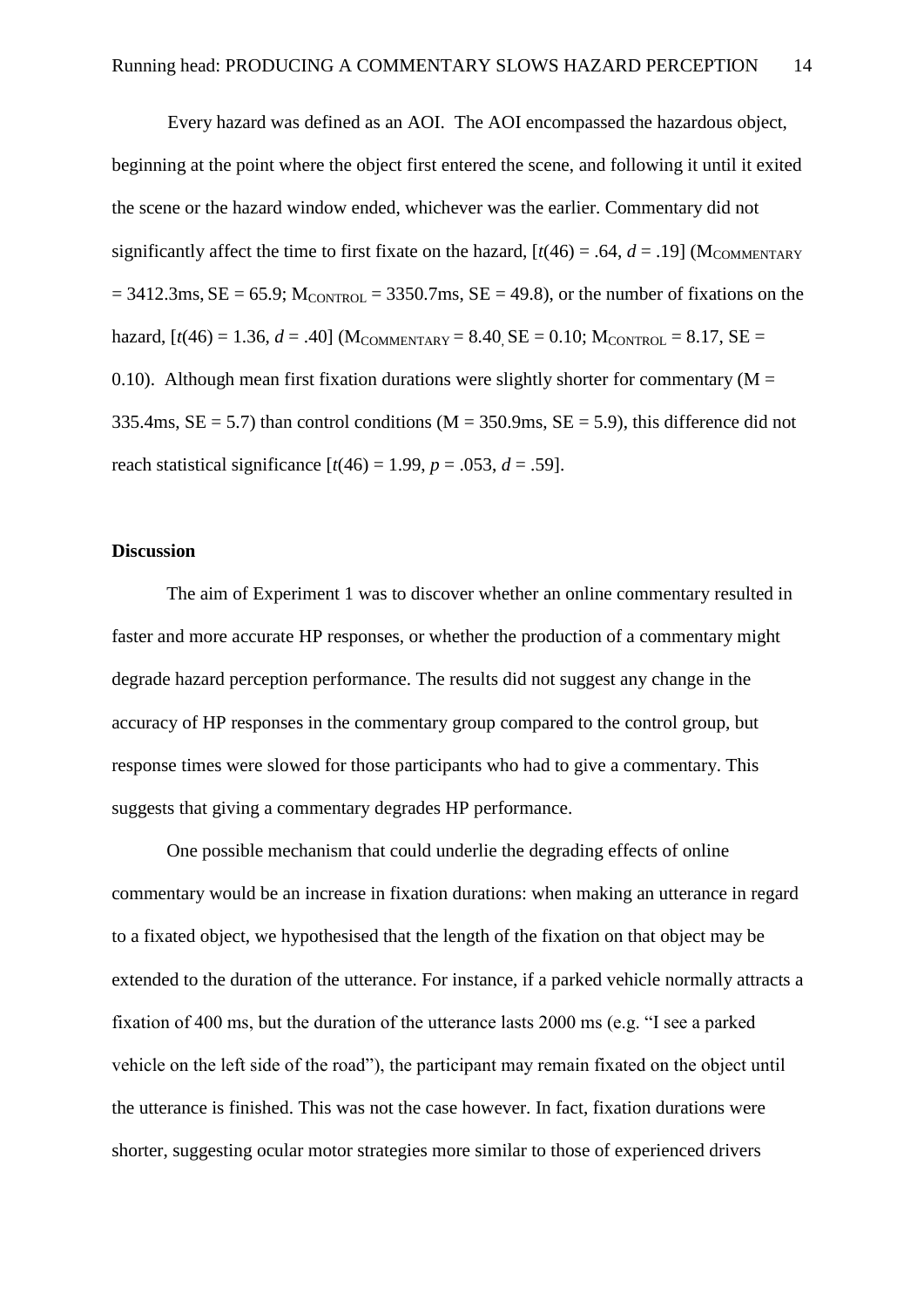(Chapman & Underwood, 1998). Indeed this is the effect that many practitioners of commentary driving would predict, with drivers paying more attention to a greater variety of cues in the driving scene. Despite the shorter fixation durations, these ostensibly-improved measures of eye movements do not carry through into faster hazard responses. Why might this be the case?

It is assumed that highly experienced drivers make shorter fixations than novice drivers because they are able to process driving-related stimuli more efficiently. It remains possible however that the act of producing a commentary may evoke shorter fixations for a different reason than a reduction in the processing difficulty of the fixated object. Although an increase in spatial load can lead to longer fixation durations while driving (Recarte & Nunes, 2000), non-spatial secondary tasks have been associated with a decrease in fixation durations during driving (Nunes & Recarte, 2002), as has naturalistic conversation (McCarley et al., 2004).

Although eye tracking data show that the fixation does not remain on the object of commentary for the duration of the utterance, it is still possible that participants are processing certain objects in working memory after their eyes have moved to another location in the visual scene. If a verbally-reported object continues to demand cognitive resources until the end of the utterance, even if it is no longer currently fixated, this might explain the degraded hazard perception performance. There are no data in the current experiment that can be used to address this issue. However if one could artificially evoke shorter, clipped utterances, this should allow this hypothesis to be assessed. Accordingly, a second experiment was undertaken where a full commentary condition, and a control condition, were both compared to a clipped commentary condition. In this latter condition, participants received specific instructions to keep utterances short and to the point. If the act of producing a commentary is increasing the amount of time that a participant devotes to processing an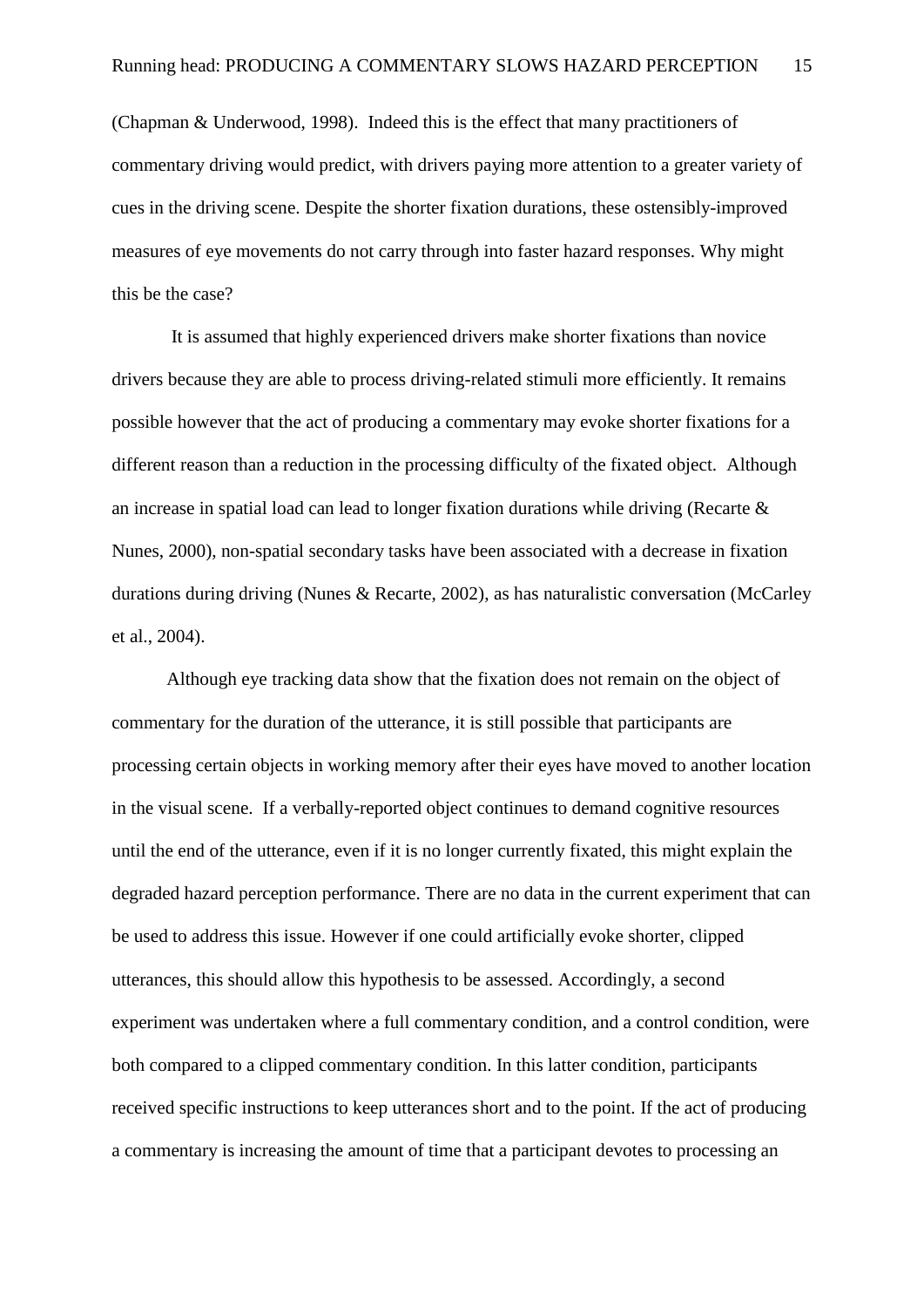object (independently of how long they look at it for), then shorter utterances should reduce this secondary demand and improve HP performance.

One further change to the experimental design addressed the possibility that differences between the groups were caused by the training period rather than the act of producing a commentary. In Experiment 1 participants were either untrained and silent at test or trained and producing a commentary at test. In Experiment 2 a within subjects design is used and participants watch only a very short example of a clipped or full commentary before producing their own at test. Effects of commentary would therefore be expected to be caused by the act of producing a commentary, rather than watching an extended expert commentary.

#### **Experiment 2**

In Experiment 2 we investigated the effect of a clipped commentary on behavioural and eye movement performance during a HP task, relative to a silent control condition and a full commentary condition, using a within subjects design with limited training.

In the clipped commentary condition participants are asked to restrain each utterance to one or two words, while in the full commentary condition they are asked to use natural language. Restraining the length of each utterance allows us to investigate the effects of a limited commentary, which may be both less demanding in terms of formulating a verbal response, and would be expected to shorten the time that participants need to spend attending to or processing each item that they describe.

If reductions in fixation durations represent an improvement in visual search strategy, but the secondary task of producing the verbal commentary delays the button press response, we might expect faster responses in the clipped condition. It remains a possibility however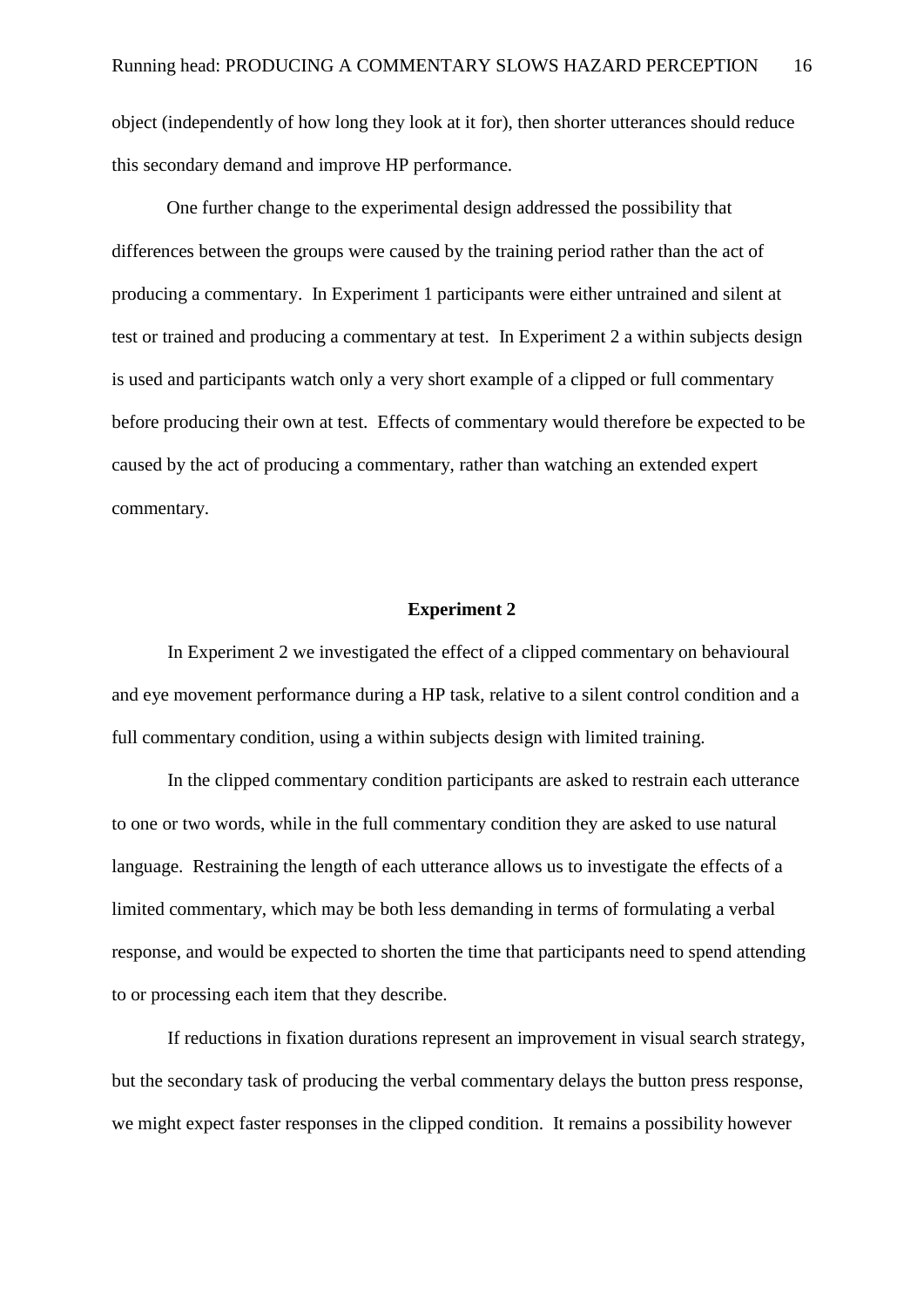that any form of commentary increases the demands of verbally-reported objects, independently of the length of the utterance.

### **Method**

**Participants** Thirty six students between 18 and 25 years of age ( $M = 20$ ,  $SD = 1.7$ , 9 male) took part. All participants were English speakers, had normal or corrected-to-normal vision, and had held a full UK driving licence for 1-7 years  $(M = 2.8, SD = 1.4)$ .

**Stimuli and Apparatus** An HP test was used, consisting of 29 hazard clips filmed from the perspective of the driver. Each clip ran for between 10 and 62 seconds ( $M = 39$ ) seconds,  $SD = 16$ ). Twenty eight of the clips contained one predefined hazard and one clip contained two predefined hazards. The clips were split into three sets, each containing 10 hazards (either 9 or 10 clips) and totalling between 6 minutes 31 seconds and 7 minutes 30 seconds of footage. Nine of the clips were the same as those used in Experiment 1. Hazard onsets and offsets were defined *a priori.* Onsets were defined as the point at which a driver could predict that the occurrence of a hazard was unavoidable, while offsets were determined as the point at which a collision would have occurred if the camera car had not taken evasive action by reducing speed or changing road position.

Clips were presented and behavioural and eye movement data collected using the same equipment as in Experiment 1. Commentaries were recorded directly onto a second computer using Audacity software.

**Design** A within subjects design was employed, with three conditions. In the control condition participants were asked to complete the HP test in silence. In the two commentary conditions participants were asked to give a verbal commentary on what they were looking at and thinking about, as if they were the driver while completing the HP test. In the clipped commentary condition participants were asked to constrain each utterance to one or two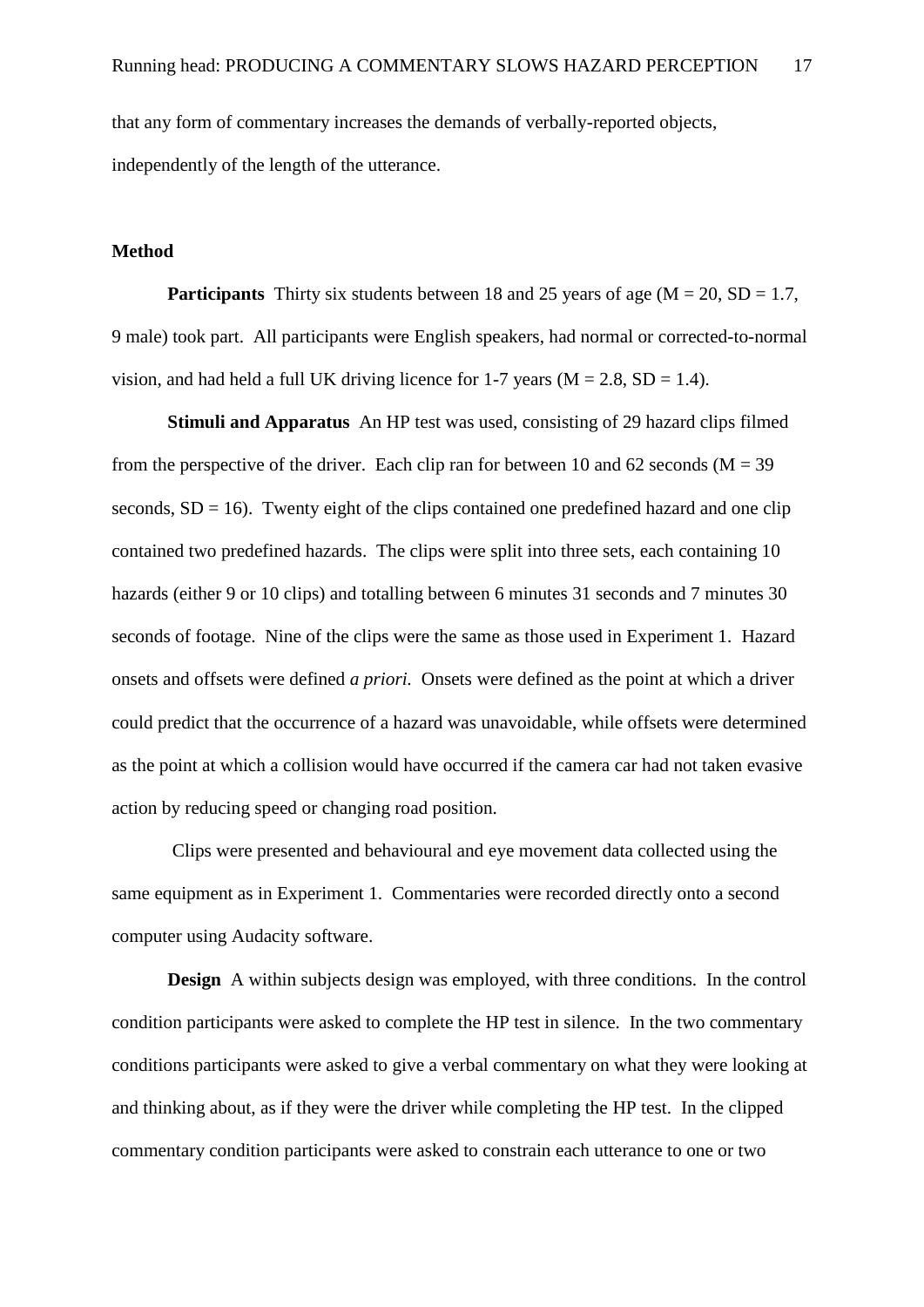words. For example, "car left" or "slowing". In the full commentary condition they were not asked to constrain the number of words, but to use natural language to describe events. For example, "There's a car coming from the side road on the left, it might pull out" or "There's an oncoming bus ahead, I'm slowing to wait".

Every participant took part in all three conditions, each with a different clip set. The association between condition and clip set, the order of the clip sets and the order of the conditions were counterbalanced. The order of the clips within each clip set was randomised.

No training video was used in this experiment. Prior to each condition participants were given instructions on the commentary to provide, watched an example clip accompanied by the appropriate style of commentary, as provided by a driving expert, and then practised their own commentary over a second video clip. In the control condition the example clip was played without any accompanying audio and the participant completed the practice hazard clip in silence.

The same behavioural and eye movement data were analysed as in Experiment 1. Audio recordings were also used to determine the number of words used in the two commentary conditions to refer to the hazard. Audio files were also used for an in-depth analysis of the commentary produced; these data will be presented as part of a separate paper.

**Procedure** After completing a short demographic questionnaire participants were instructed on how to complete the HP test. They were informed that they would complete three short HP tests, with each test consisting of 9 or 10 clips, each containing one or two hazards. They were asked to watch the clips and search for hazards. A hazard was described as any object or event that might require you to suddenly change speed or change your position in the road in order to avoid a collision. Participants were asked to press zero as quickly as possible when they saw a hazard and advised that they could press zero several times, but that if they pressed too many times in a single clip their data would be rejected.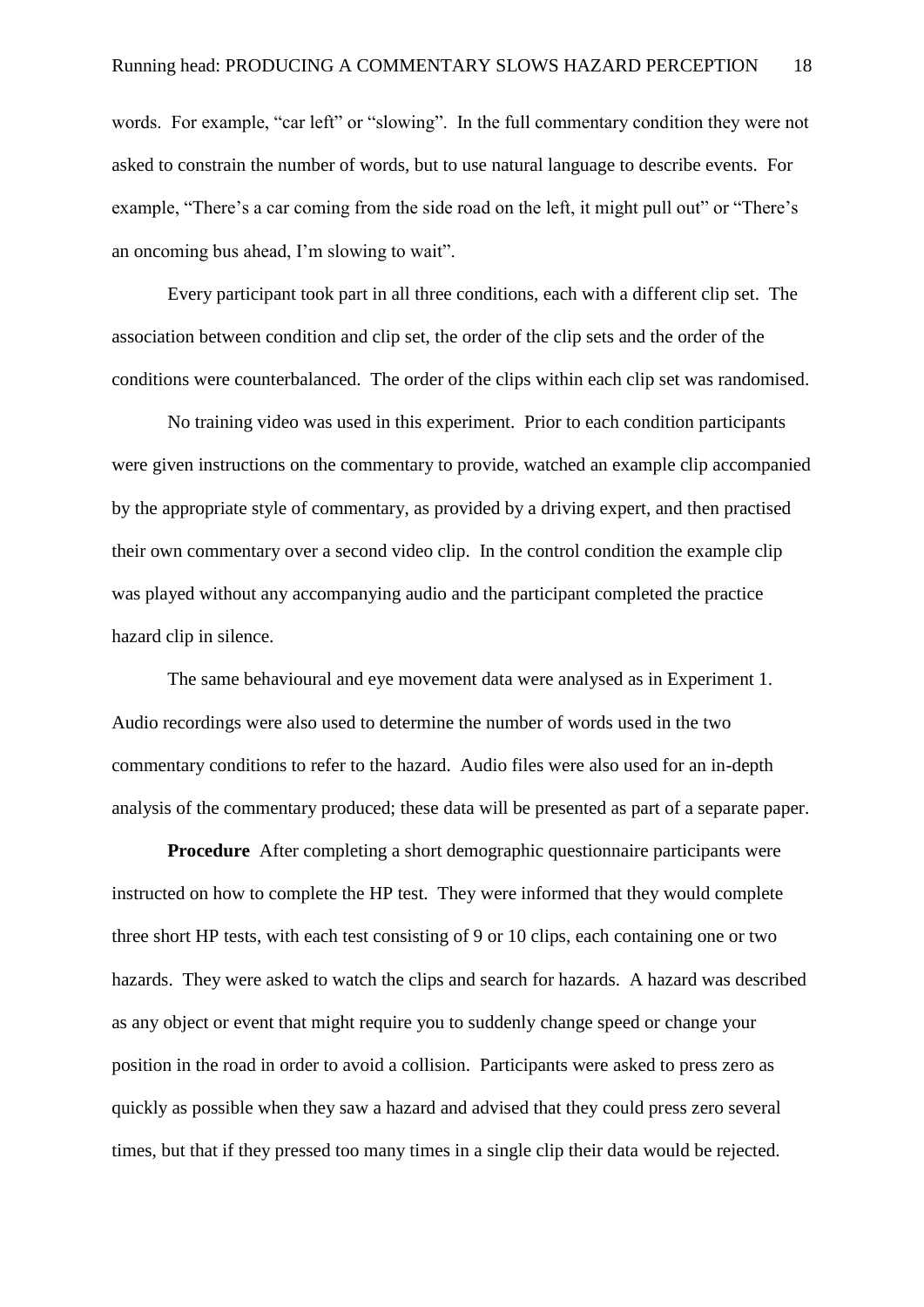They were also told that they would be required to give a verbal commentary in some of the tests, but would receive separate instructions before each test.

The first set of clips varied depending on the counterbalancing condition, as did the condition in which it was completed (control, clipped commentary or full commentary).

Prior to each set of clips the participant was instructed on the requirements of the condition (see design); specifically whether they should complete the HP test in silence, provide a clipped commentary or a full commentary out loud while completing the test. They watched an example clip in silence, accompanied by a recorded clipped commentary, or a full commentary, depending on the condition. After the example clip the participant completed a practice clip, in which they were silent, gave a clipped commentary or gave a full commentary, as appropriate.

The participant's seating position was checked for optimum eye tracking and the eye tracker was calibrated before the clip set began. This procedure was then repeated for the two remaining conditions.

#### **Results**

The behavioural and eye movement data from one participant were removed prior to analysis, as they made no correct response for 8 out of 10 clips in one condition (pressed the response key more than 3SDs above the clip mean), suggesting that they were not completing the HP task appropriately.

Data were analysed using 1 x 3 repeated measures ANOVAs with three levels (control, clipped commentary and full commentary). Where the assumption of sphericity was violated Greenhouse-Geisser adjustments were used. Where this was the case the p values reported are after Greenhouse-Geisser adjustment, however the original degrees of freedom are retained for clarity. As both commentary conditions differ from the silent control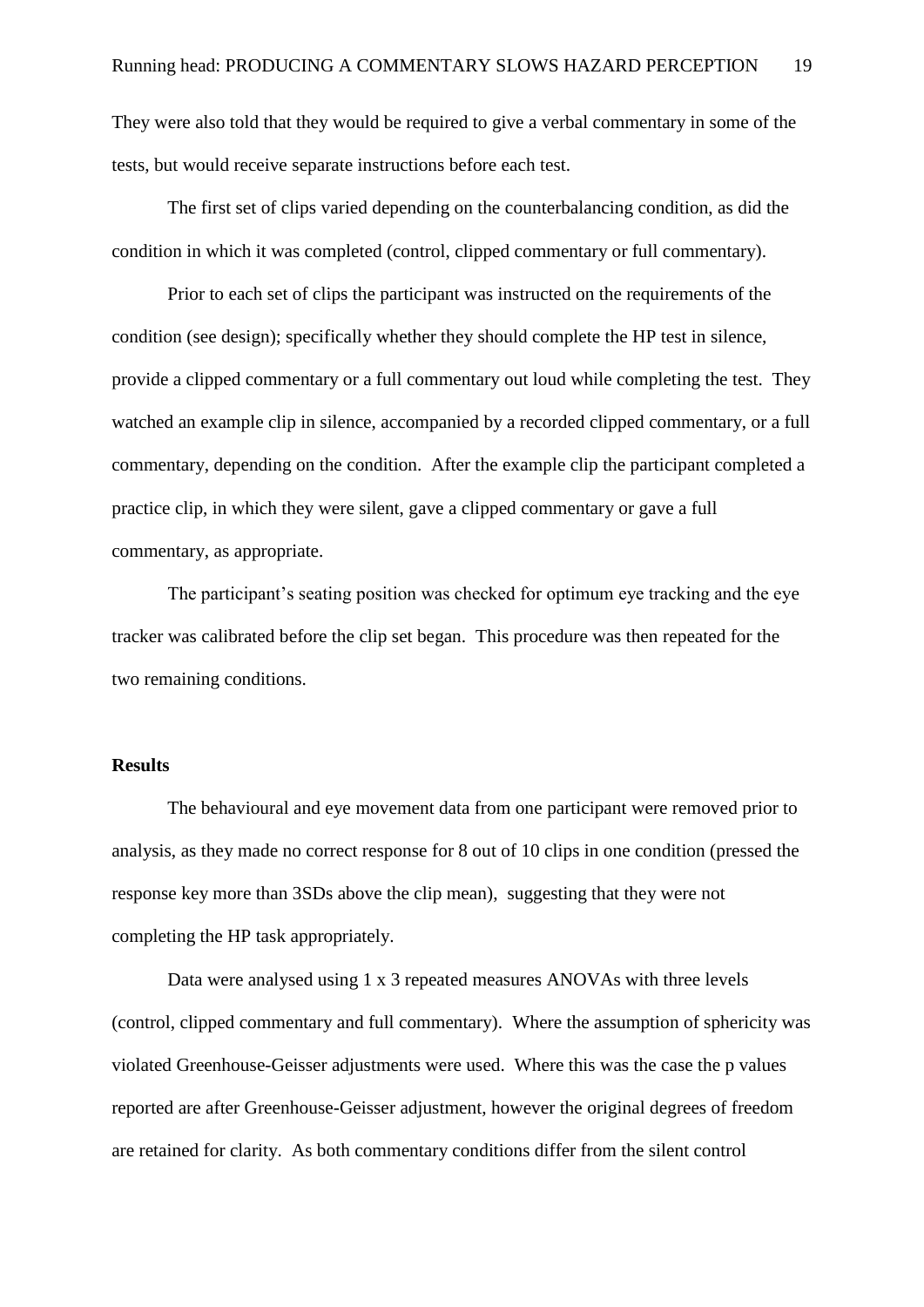condition in their requirement for a verbal response, significant main effects were explored using planned Helmert contrasts comparing the control condition with the combined mean of the commentary conditions, and then comparing the clipped commentary condition with the full commentary condition.

All data were z-scored, as in Experiment 1. For ease of interpretation the means and standard deviations presented here have been converted back to the original units from zscores using the original grand mean and standard deviation.

To ensure that participants were following instructions and that utterances were indeed shorter in the clipped commentary, the number of words used to refer to the hazard in each clip during the commentary conditions was analysed. The audio recordings for two participants were not available, due to recording software error. A repeated measures *t*-test on the remaining data showed that hazard references involved significantly more words in the full commentary condition ( $M = 5.9$ ,  $SE = 0.3$ ) than in the clipped commentary condition (M  $= 3.1$ ,  $SE = 0.2$ ),  $t(32) = 10.7$ ,  $p < .001$ .

**Behavioural Analyses** Analysis of response frequency showed a main effect of commentary on the number of responses per hazard,  $F(2, 68) = 7.5$ , MSe = .872,  $p < .01$ ,  $p \eta^2$  $= .180$ . Significantly fewer responses were made in the commentary conditions (M<sub>FULL</sub> = 2.6,  $SE = 0.2$ ;  $M_{CLIPPED} = 2.7$ ,  $SE = 0.2$ ) than the control condition  $(M_{CONTROL} = 3.0, SE = 0.2)$ ,  $F(1, 34) = 15.3$ , MSe = 2.351,  $p < .001$ ,  $p\eta^2 = .310$ . There was no significant difference in number of responses between the clipped and full commentary conditions  $[F(1, 34) = 1.3, p\eta^2]$  $=.038$ ].

For analysis of response accuracy and reaction times all cells in which the response count was more than 3SDs above the mean for the clip were counted as incorrect (1.8%), as the participant had not effectively discriminated between the hazardous situation and nonhazardous parts of the clip.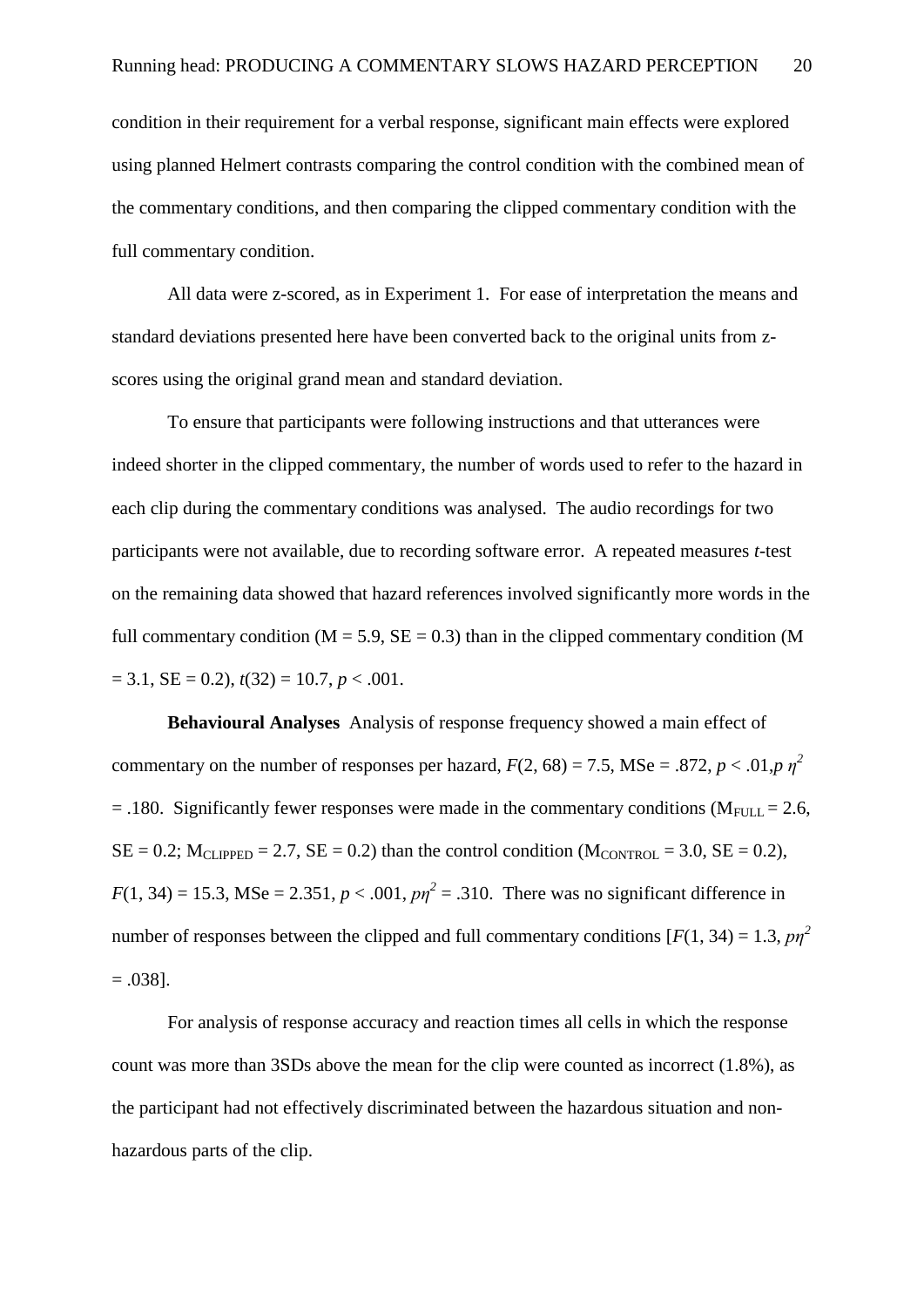A one way ANOVA on percent correctly identified predefined hazards revealed a main effect of commentary,  $F(2, 68) = 5.2$ , MSe = .616,  $p < .01$ ,  $p\eta^2 = .134$ , with more correct responses in the control condition ( $M = 86.5\%$ ,  $SE = 0.6$ ) than the commentary conditions,  $F(1, 34) = 14.0$ , MSe = 1.594,  $p < .001$ ,  $p\eta^2 = .291$ , but no significant difference between the clipped ( $M = 84.3\%$ ,  $SE = 1.0$ ) and full ( $M = 82.9\%$ ,  $SE = 1.0$ ) commentary conditions,  $[F(1, 34) = 1.1, p = .308, pp^2 = .030]$ .

Response time results are shown in Figure 1. There was a significant main effect of commentary on response times,  $F(2, 68) = 28.9$ , MSe = 3.664,  $p < .001$ ,  $p\eta^2 = .460$ . Responses took longer in the commentary conditions than in the control condition ( $M =$ 1867.0ms, SE = 29.2),  $F(1, 34) = 64.4$ , MSe = 10.981,  $p < .001$ ,  $p\eta^2 = .655$ , but, once again, there was no significant difference between the clipped ( $M = 2156.6$ ms,  $SE = 39.6$ ) and full  $(M = 2164.6 \text{ms}, SD = 38.3)$  commentary conditions,  $[F(1, 34) = .055, p = .815, p\eta^2 = .002]$ .

**Eye Movement Analyses** All trials with missing data for more than 10% of the total clip length were removed before analysis (6.7%).

There was a small increase in number of fixations per clip in the commentary conditions, but this did not reach statistical significance ( $M_{\text{FULL}} = 118.4$ ,  $SE = 2.0$ ;  $M_{CLIPPED} =$ 117.5,  $SE = 2.2$ ;  $M_{CONTROL} = 114.0$ ,  $SE = 2.3$ )  $[F(2, 68) = 2.2, p = .120, pp<sup>2</sup> = .061]$ . However, there was a significant main effect of commentary on average fixation duration (Figure 2),  $F(2, 68) = 9.2$ , MSe = 1.787,  $p < .001$ ,  $p\eta^2 = .213$ , with shorter fixations in the commentary conditions than the control condition  $(M = 318.4 \text{ms}, SE = 9.4)$ ,  $F(1, 34) = 12.8$ ,  $\text{MSe} = 4.9, p < .001, p\eta^2 = .273$ , but no difference between clipped (M = 298.5ms, SE = 10.2) and full (M = 289.7ms, SE = 9.0) commentary  $[F(1, 34) = 2.4, p = .133, pp^2 = .065]$ .

As in Experiment 1, each hazardous target (e.g. a vehicle or pedestrian defined as the *a priori* hazard) was used as an area of interest (AOI), which began at the first point that the target entered the scene and ended when the target exited the scene, or at the end of the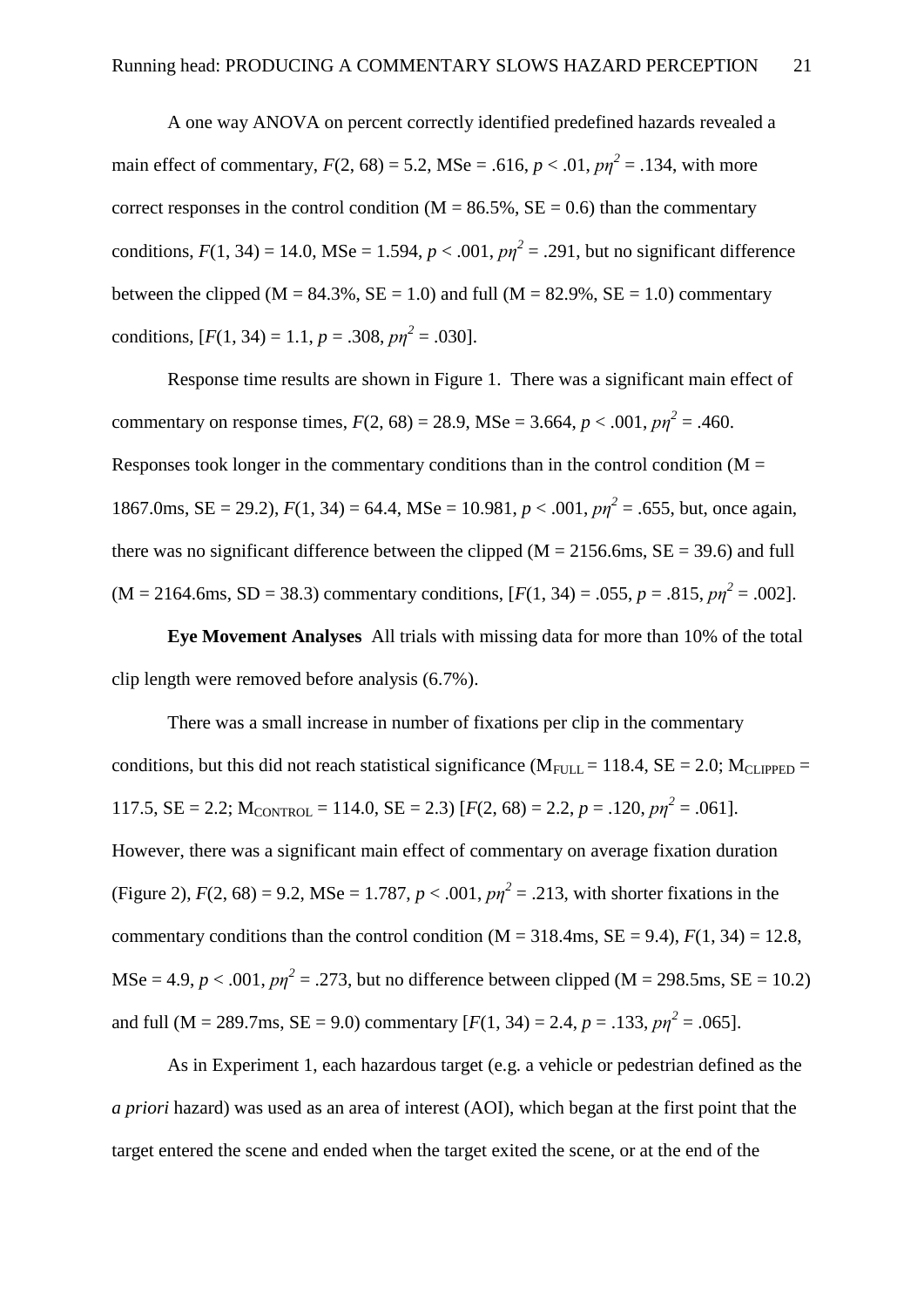hazard window, whichever was the earlier. The data from one clip were removed as only three participants fixated on the hazard. Commentary did not significantly affect the time to first fixate on the hazard,  $[F(2, 68) = 0.3, p = .863, pp^2 = .010]$ , or the number of fixations on the hazard,  $[F(2, 68) = 1.3, p = .327, pn^2 = .038]$ . However, there was a main effect of commentary on first fixation duration,  $F(2, 68) = 7.5$ , MSe = 1.105,  $p < .01$ ,  $p\eta^2 = .180$ , and the total time spent fixating the hazard,  $F(2, 68) = 5.5$ ,  $MSe = .835$ ,  $p < .01$ ,  $p\eta^2 = .140$ , with a shorter first fixation in the commentary conditions ( $M_{FULL} = 336.5$ ms,  $SE = 9.7$ ;  $M_{CLIPPED} =$ 341.9ms, SE = 10.9) than the control condition (M = 379.3ms, SE = 10.1), *F*(1, 34) = 12.2, MSe = 3.273,  $p < .01$ ,  $p\eta^2 = .265$  and less time spent looking at the hazard overall (M<sub>FULL</sub> = 1498.4,  $SE = 42.1$ ;  $M_{CI, IPPED} = 1519.7$ ,  $SE = 41.9$ ;  $M_{CONTROI} = 1646.7$ ,  $SE = 35.5$ ),  $F(1, 34) =$ 13.2, MSe = 2.461,  $p < .001$ ,  $p\eta^2 = .280$ . This is consistent with participants looking at the hazard as frequently in all conditions, but making shorter fixations throughout the clip in the commentary conditions. There was no significant difference between clipped and full commentary on any AOI measure.

## **Discussion**

In Experiment 2 it has been shown that producing a commentary reduces frequency, accuracy and speed of response to hazards in a HP test, even when a within subjects design is used and only minimal instruction is provided. This suggests that differences are due to the act of producing a commentary, rather than the training process.

Participants successfully limited their commentary in the clipped commentary condition, producing utterances related to the predefined hazard that were approximately half the length of utterances in the full commentary condition. Despite this, there were no significant differences in the effects of a clipped or full commentary on either eye movements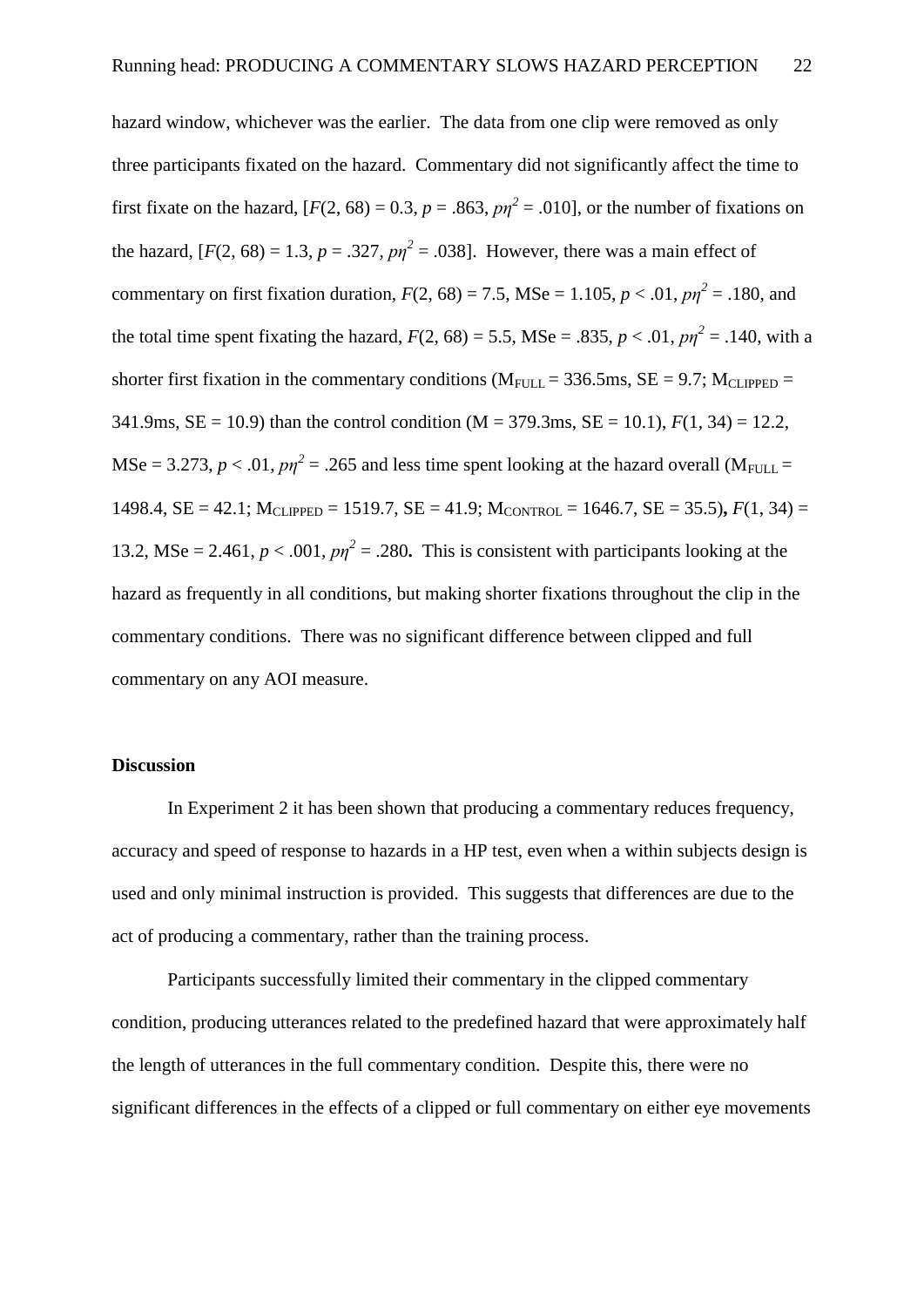or HP measures, eliminating the possibility that distraction is caused when items capture attention for the length of the associated utterance.

#### **General Discussion**

In Experiment 1 we found that a live commentary leads to slower hazard responses and shorter fixation durations. In Experiment 2 this finding was repeated in a within subjects design, without a significant training period. Additionally, we found that a clipped commentary, using only one or two words per utterance, had the same effects as a natural commentary, and was no less detrimental to the speed of hazard perception. The increased power of a within subjects design in Experiment 2 allowed us to detect a significant decrease in both frequency and accuracy of responses in the clipped and full commentary conditions relative to the silent control condition. This is consistent with an explanation either at the level of hazard detection or hazard response. A failure to detect a hazard would clearly lead to fewer responses. However, a failure to respond to hazards in an appropriate time frame may also lead to fewer responses if participants inhibit button press responses that are no longer appropriate to the portion of the clip being viewed.

Training in commentary driving has been shown to improve subsequent hazard perception performance (Isler, Starkey, & Williamson, 2009; McKenna, Horswill, & Alexander, 2006; Wetton, Hill, & Horswill, 2013). However, our results show that when a live commentary is produced at test hazard responses are delayed relative to the untrained, silent control. This suggests that producing a commentary acts as a distraction from the concurrent HP task, and that this distraction is sufficient to negate any benefit of training.

Dual task interference can occur at the level of perception, central processing or motor response. Interference in perceptual systems would be expected if both tasks required the same perceptual system to carry out different tasks. With regards to the visual system in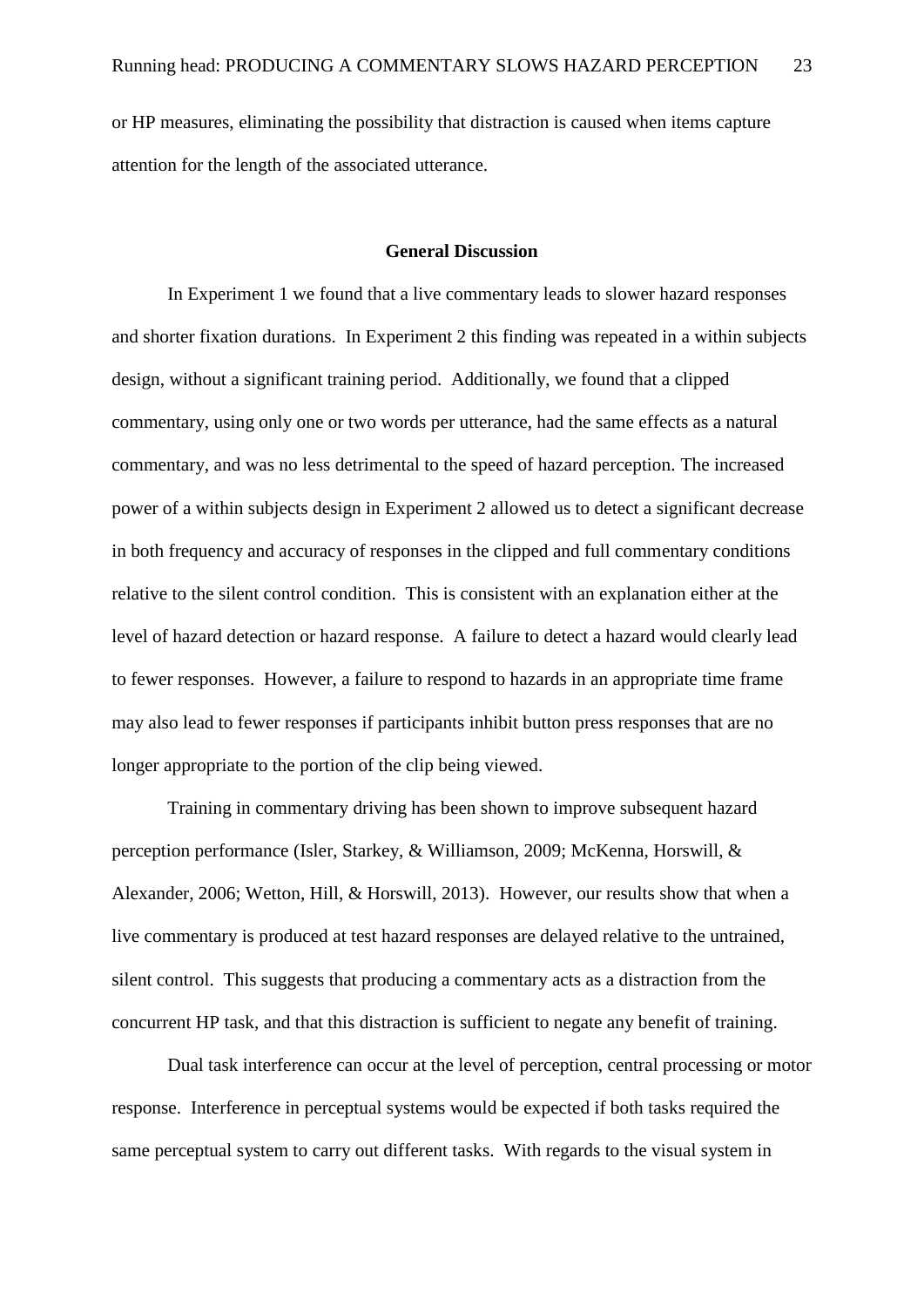particular, two different displays, some distance apart, cannot be monitored with the same level of visual acuity as a single display (Wickens, 1980). This is well illustrated in the case of driving while using a telephone handset to dial a telephone number (Tornros & Bolling, 2005). In the case of producing a commentary and pressing a response key for hazards, however, the perceptual input should be the same; those elements of the visual scene that are hazard relevant. This would, however, rely on the content and time course of processing for commentary and hazard perception to be the same. As discussed, the additional demands of commentary (over and above verbally reporting what is being observed) could affect where and when the participant attends, and delay the perception of hazards. However, eye movement analyses revealed that there was no effect of commentary on time to first fixate the hazard or number of fixations on the hazard. Although the total fixation duration on the hazard was shorter in the commentary conditions, this was indicative of reduced fixation durations overall, rather than a specific reduction in fixations on the hazard. This suggests that the live commentary does not slow people in fixating the hazard, but it does affect their ability to respond. These results are consistent with a post-perceptual bottleneck, as drivers look at the developing hazard just as soon, but responses are delayed.

Many of the findings from dual task interference research are consistent with a central processing bottleneck (see Pashler & Johnston, 1998 for a review), in which central processing for the second task is delayed due to either competition for limited central resources (Kahneman, 1973; McLeod, 1977b), or central processes that can only be carried out for each task in serial (e.g. Posner, 1978; Welford, 1981). Evidence for this type of bottleneck has been shown during simulated driving using a verbal response to a visual or auditory stimulus and a braking task (Levy, Pashler, & Boer, 2006), in which verbal responses slowed braking in response to a visual stimulus. A central bottleneck account of dual task interference explains the detrimental effect of commentary on hazard perception, as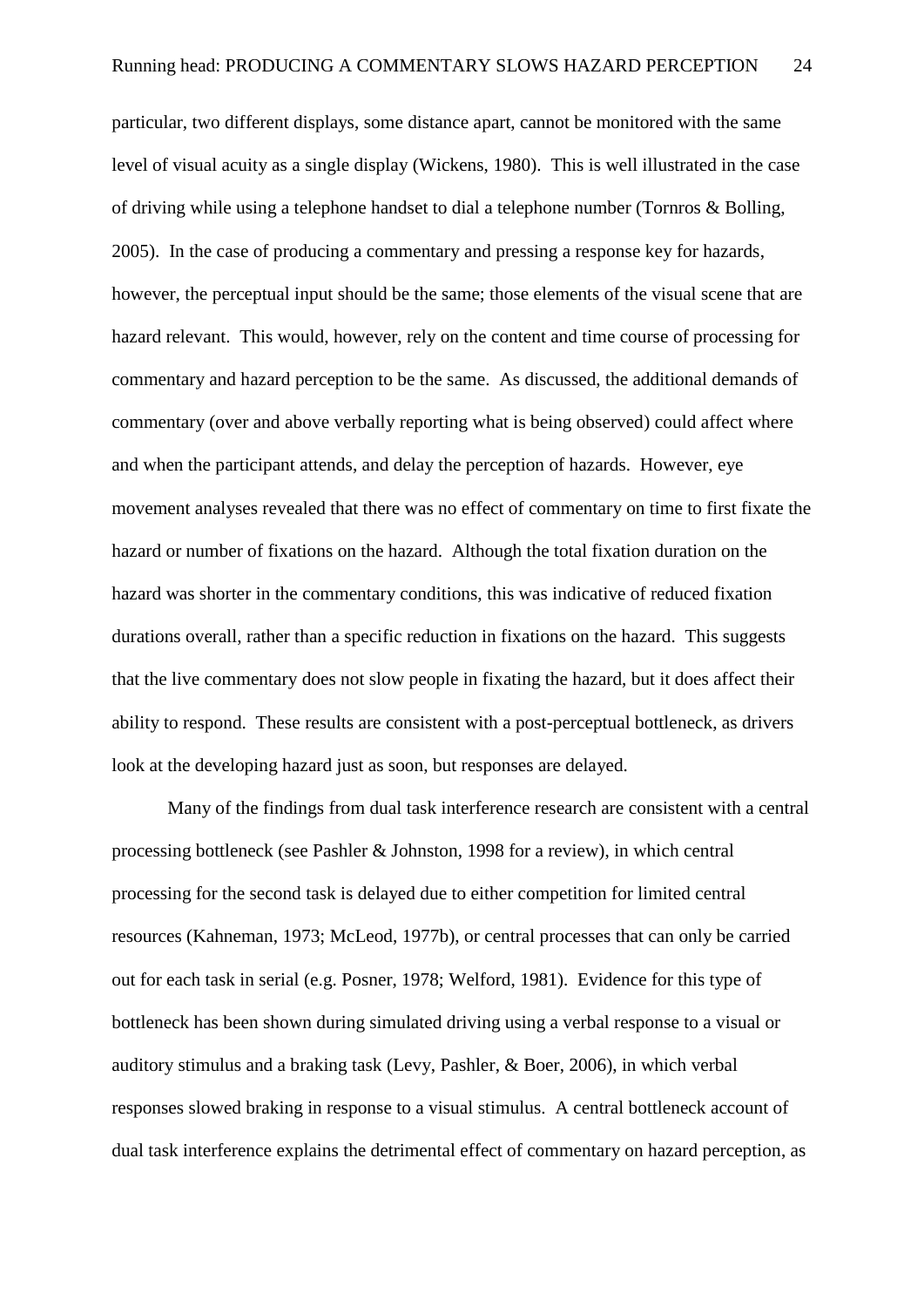the additional demands of commentary over concurrent verbalisation would call upon additional central resources for making predictions about the future behaviour of other road users. Although this explanation would be problematic for commentary driving practitioners, it is possible that practice in commentary would make the task sufficiently automatic to reduce the requirement for central resources enough to avoid having an impact on hazard response. Although some cases of practice allowing the central bottleneck to be bypassed have been recorded in the laboratory (Ruthruff, Van Selst, Johnston & Remington, 2006) this requires the same task to be repeated many times. Since on-road conditions are constantly varying the likelihood of tasks that depend on these conditions becoming automated is reduced (Lien, Ruthruff & Johnston, 2006).

Another possible source of interference occurs at the level of response execution (Dejong, 1993; Keele, 1973). Response execution bottlenecks are typically observed when the same effector system is used in both tasks (McLeod, 1977a; Ulrich et al., 2006) but they have also been observed when tasks require a verbal and manual response (Bratzke et al., 2008), as is required in the case of simultaneous commentary and hazard responses. However, if a response execution bottleneck was responsible for the delay in the manual response to hazards in the current experiment we would expect this effect to be ameliorated in the clipped commentary condition of Experiment 2, where the verbal demands were reduced. Since this is not the case it seems unlikely that a response execution bottleneck could adequately explain the effect of commentary on concurrent hazard perception responses.

The fixation durations of typical drivers who produce a commentary are shorter than those of typical drivers in the control condition, just as the fixation durations of experienced drivers are shorter than those of novice drivers (Chapman & Underwood, 1998). Shorter fixations can allow more rapid scanning of the visual scene and are generally interpreted as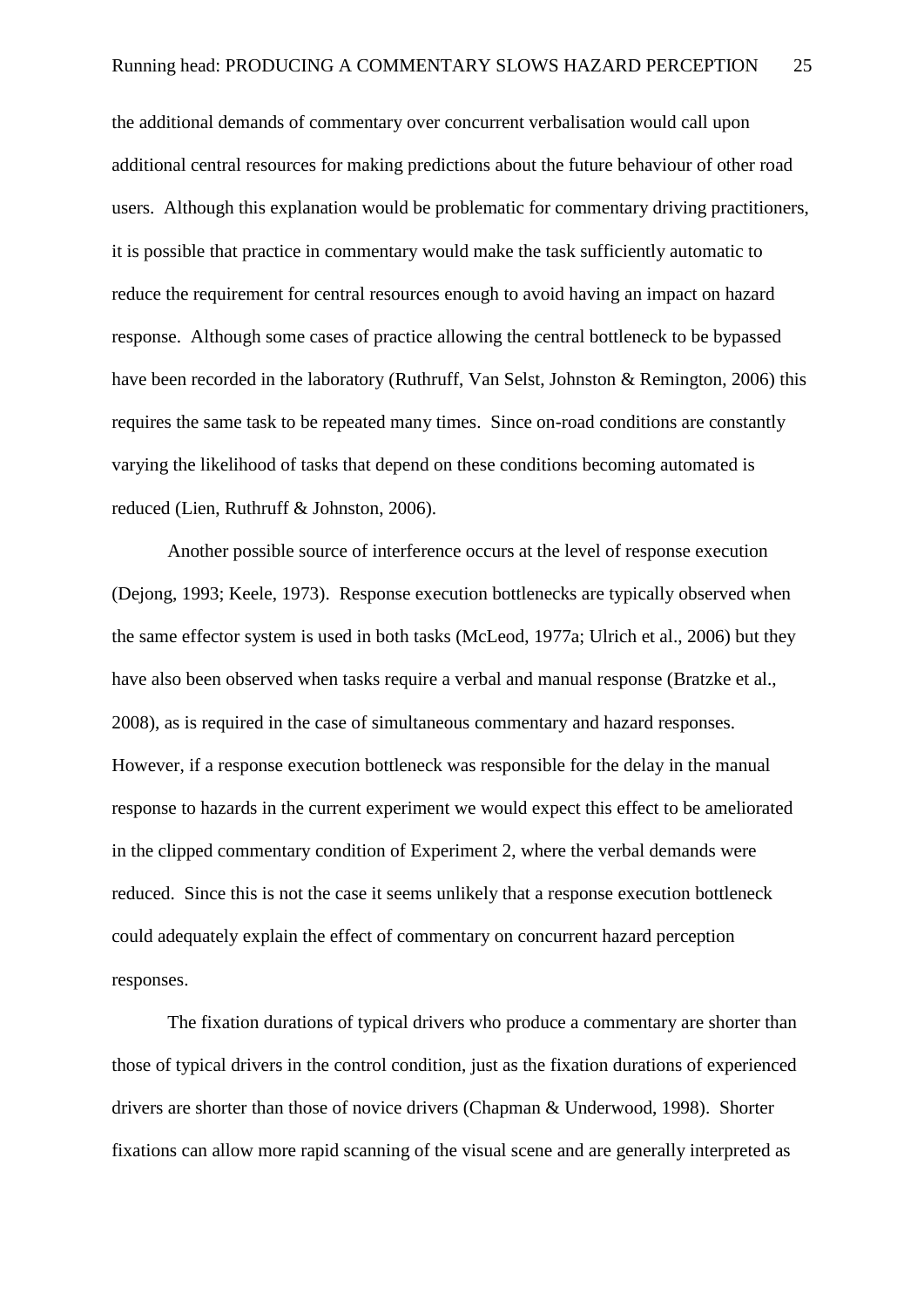suggesting that the driver can process driving related stimuli more quickly than those with longer fixations. However, the associated increase in response time to hazards suggests that shorter fixations are not indicative of more rapid processing in this case. A secondary spatial loading task can lead to longer fixations during driving (Recarte & Nunes, 2000). However, non-spatial cognitive loading tasks, including autobiographical memory recall and currency conversion tasks, have been shown to reduce fixation durations while driving (Nunes & Recarte, 2002). More specifically, naturalistic conversation while driving has also been associated with a decrease in fixation duration (McCarley et al., 2004). In this case longer response times to hazards suggest that shorter fixations are caused by the secondary task of producing a verbal commentary due to increased verbal cognitive load, rather than the more rapid processing of the visual scene observed in expert drivers.

There is a wealth of research showing that conversing causes a distraction from driving that is detrimental to driving performance (for example, Caird, Willness, Steel & Scialfa, 2008) and giving verbal responses to non-driving relevant stimuli can also have a detrimental effect (Rizzo et al., 2004; Thompson et al., 2012), but it is not clear which elements of speech lead to this detriment. Differences between conversation and commentary production can give some insight into which elements of conversation are the best candidates for the cause of distraction. Conversation is a complex task involving listening and comprehension of speech, followed by formulation and production of a response. Producing a commentary does not involve listening or comprehension and in order to formulate a response attention must be directed to the road scene itself. Since producing a commentary leads to a detriment in hazard perception it seems unlikely that listening or comprehension are key components of the detriment observed during conversation. This is consistent with earlier research showing that listening to a radio broadcast or audiobook does not disrupt driving (Strayer & Johnston, 2001).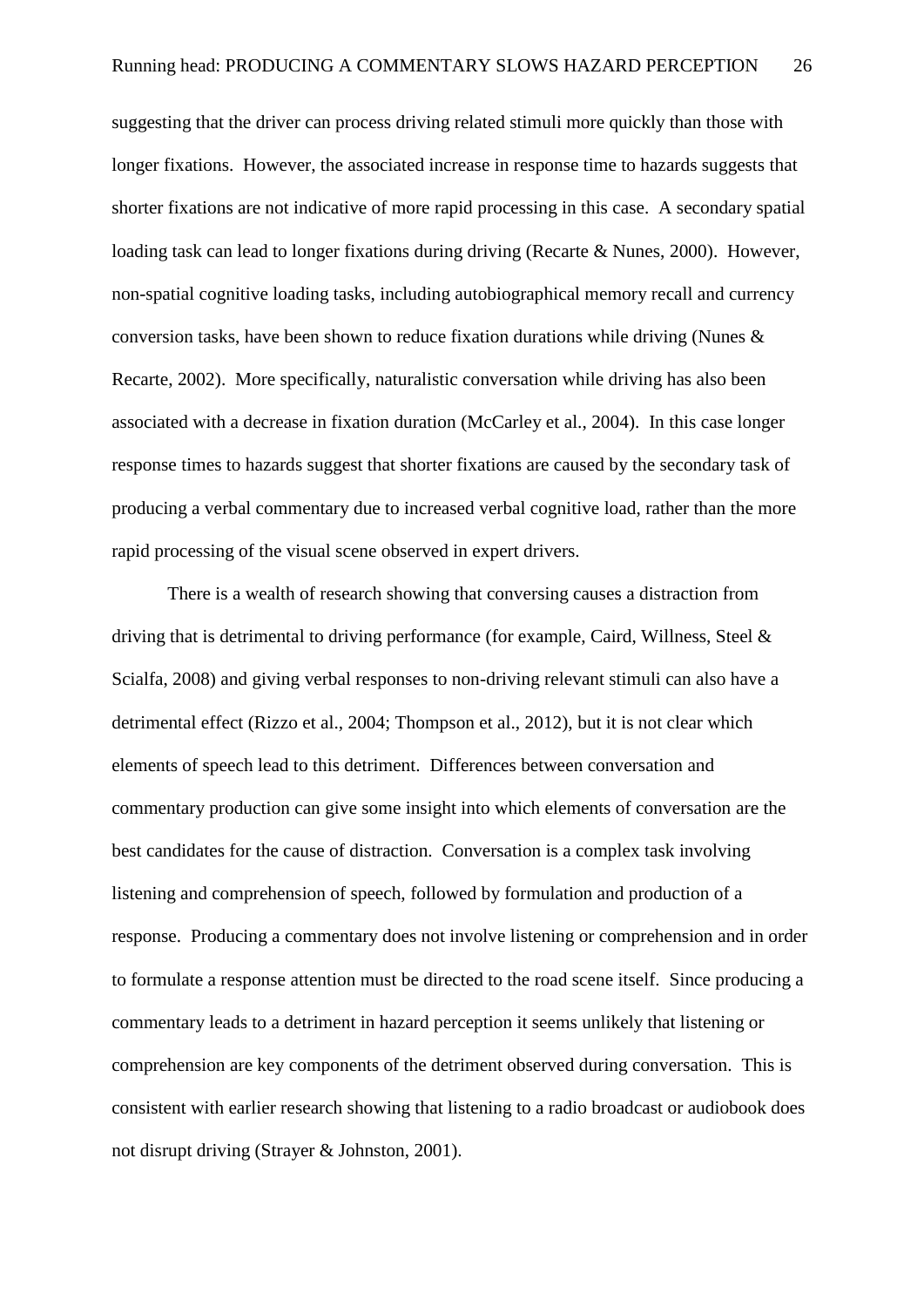Concurrent verbalisation is a task that also involves speech based on the road scene that does not require listening or comprehension, however, unlike commentary, this does not produce any detriment in concurrent hazard detection (Crundall & Underwood, 1997). Concurrent verbalisation is based on Ericsson and Simon's (1984) Think Aloud Protocol and used to create a verbal record of where the trainee attends. Participants are asked to say aloud what they are looking at, leaving pauses where no additional objects are attended to. In commentary driving trainees are similarly encouraged to say what they are looking at, but also to make predictions about the behaviour of other road users and developing hazards and to avoid pauses in the commentary. Since a detriment is not observed in concurrent verbalisation, our results suggest that distractions can occur if speech does not replicate the natural observations of the driver in real time, even when the content of speech is the road scene itself. Furthermore, this effect cannot be explained by a reduction in eye movements, as analysis of fixation durations shows that fixations are shorter under conditions of commentary.

Hazard perception can be considered as a specific instance of the broader concept of situation awareness (Endsley, 1995). Three levels of understanding are required for effective situational awareness; perception of elements in the current situation, comprehension of current situation and accurate prediction of the future status of the situation. Commentary driving might be most effective in forcing drivers to improve their predictions about the development of hazards. However, it is possible that when trainees attempt to produce their own commentary after little commentary exposure, they focus on the easier task of making observations about what they can see, rather than making predictions about what might happen. This could mean that exposure to commentary is beneficial to average drivers because of the *exposure* to predictive information, but rehearsing a commentary may initially have little benefit until trainees are able to keep up with both observational statements and the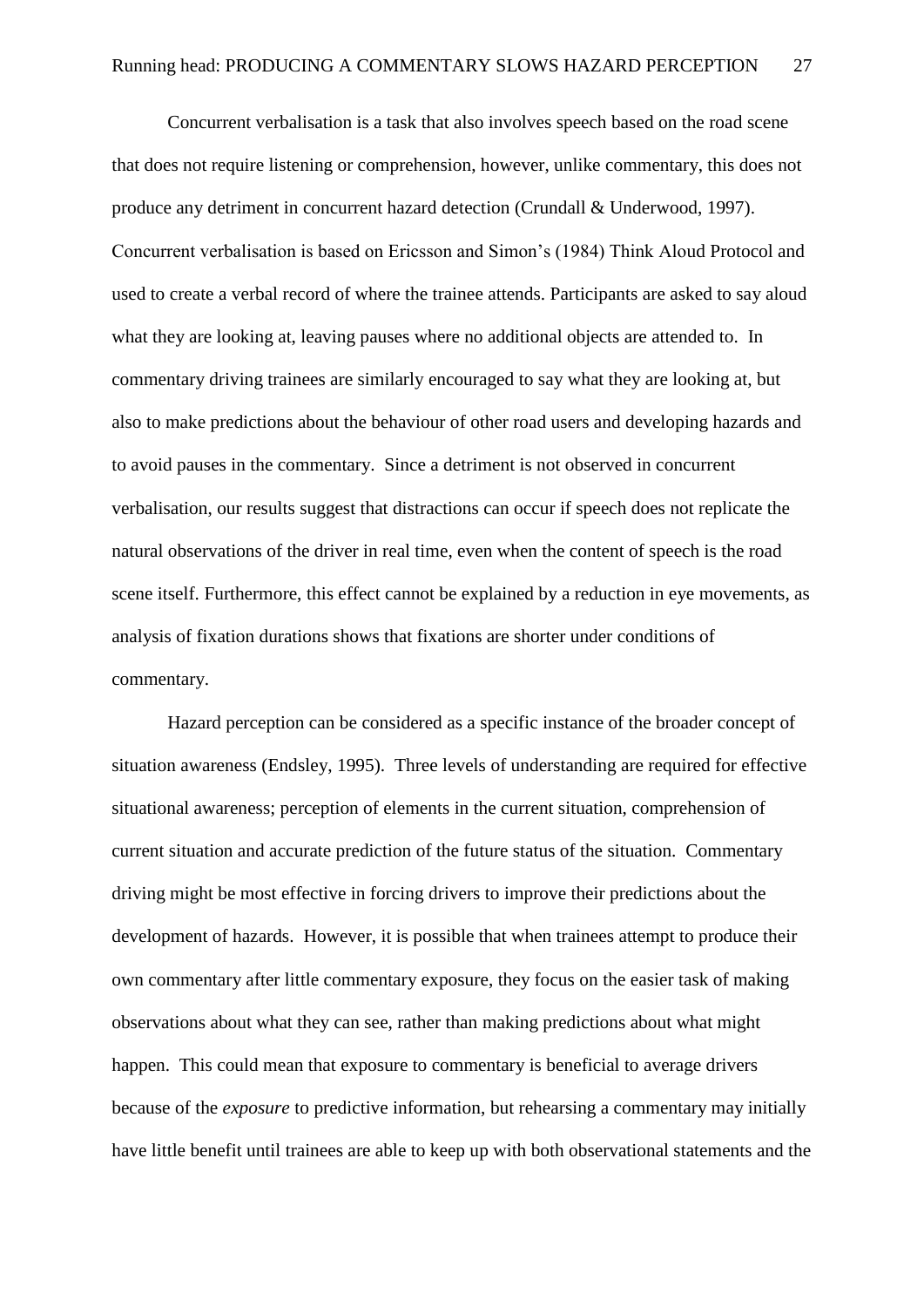predictive statements that might help to improve predictive abilities. After sufficient practice in commentary the trainee may eventually benefit further from improved hazard prediction, but this benefit may still only be observable when the trainee drives silently, due to the increased demands of commentary production outweighing the benefits of improved hazard prediction.

To help compensate for the increased load of producing a commentary trainees could potentially reduce their general driving speed. It has in fact been noted that new commentary drivers are tempted to reduce their speed so that they can produce an effective commentary (Gilbert, 2007). In this case the drivers are advised to attempt to continue driving at their normal speed and accept that they will not be able to comment on everything relevant at first. If drivers are able to do this it could reduce demands from the secondary task sufficiently to allow the primary task to be completed safely while the commentary is improved over time. However, in some cases a secondary task has been shown to interfere with a driving task even when participants are specifically told not to carry out the secondary task (Levy & Pashler, 2008). This raises questions about whether it is possible to entirely disregard the commentary task in dangerous driving situations, or whether the original intention to produce a commentary may still interfere with performance.

Despite evidence that commentary training can lead to improved hazard responses, our findings suggest that producing a live verbal commentary can actually impede hazard perception. Although there remains hope that well practiced driving responses may be less susceptible to distraction from live commentary production than a relatively novel button pressing response, the risk of distraction means that commentary practice should not currently be carried out on the road unsupervised.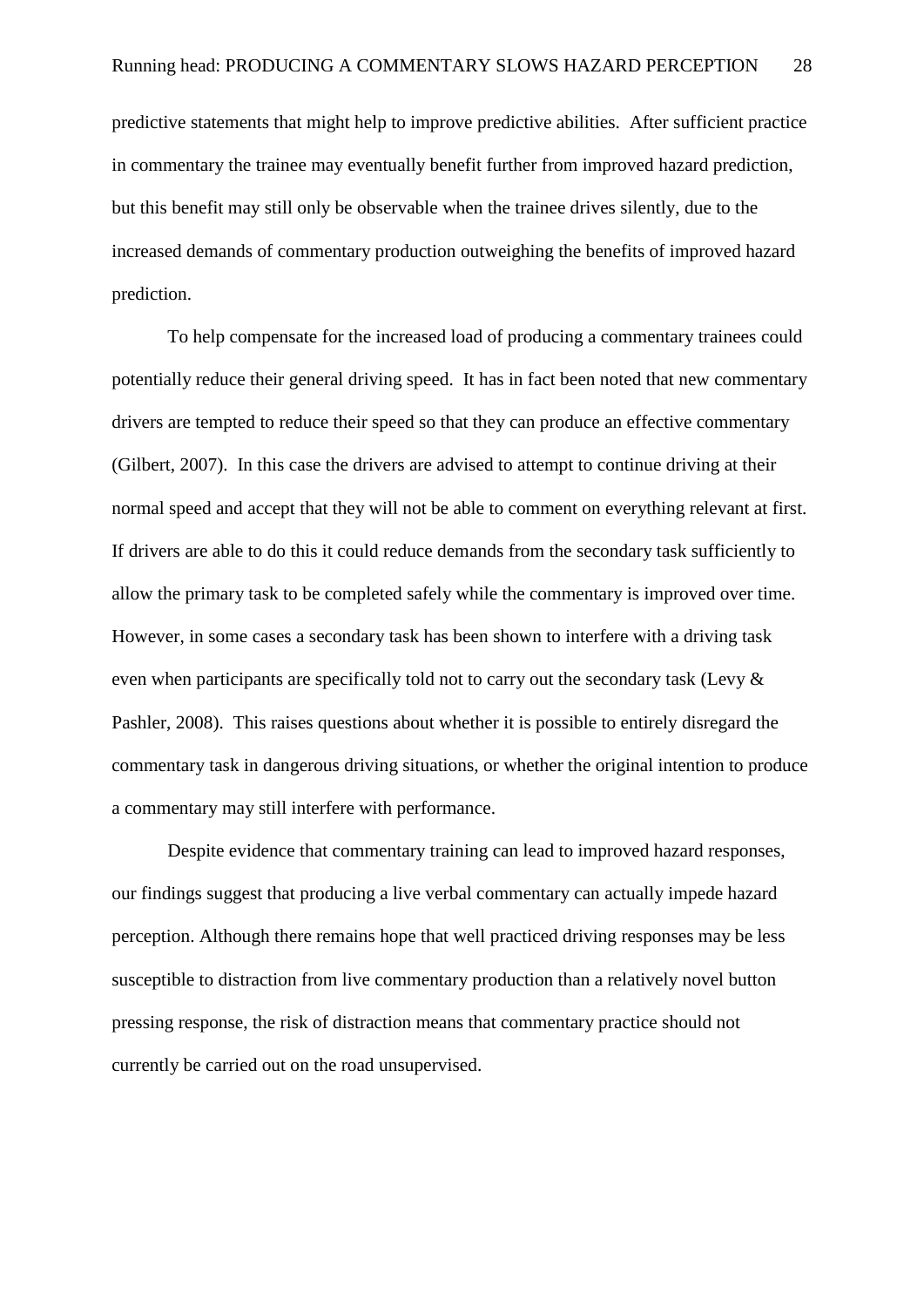#### **References**

- Borowsky, A., Oron-Gilad, T., & Parmet, Y. (2009). Age and skill differences in classifying hazardous traffic scenes. *Transportation Research Part F: Traffic Psychology and Behaviour, 12*(4), 277-287. doi: 10.1016/j.trf.2009.02.001
- Borowsky, A., Shinar, D., & Oron-Gilad, T. (2010). Age, skill, and hazard perception in driving. *Accident Analysis and Prevention, 42*(4), 1240-1249. doi: DOI 10.1016/j.aap.2010.02.001
- Bratzke, D., Ulrich, R., Rolke, B., Schroeter, H., Jentzsch, I., & Leuthold, H. (2008). Motor limitation in dual-task processing with different effectors. *Quarterly Journal of Experimental Psychology, 61*(9), 1385-1399. doi: 10.1080/17470210701536856
- Caird, J. K., Willness, C. R., Steel, P., & Scialfa, C. (2008). A meta-analysis of the effects of cell phones on driver performance. *Accident Analysis and Prevention, 40*(4), 1282- 1293.
- Chapman, P. R., & Underwood, G. (1998). Visual search of driving situations: Danger and experience. *Perception, 27*(8), 951-964.
- Cole, B. L., & Hughes, P. K. (1984). A Field Trial of Attention and Search Conspicuity. *Human Factors: The Journal of the Human Factors and Ergonomics Society, 26*(3), 299-313.
- Coyne, P. (1997). *Roadcraft: The Essential Police Driver's Handbook*.
- Crundall, D., Andrews, B., van Loon, E., & Chapman, P. (2010). Commentary training improves responsiveness to hazards in a driving simulator. *Accident Analysis and Prevention, 42*(6), 2117-2124. doi: 10.1016/j.aap.2010.07.001
- Crundall, D., & Underwood, G. (1997). Concurrent verbalisation during drivers' visual search and hazard perception. In T. Rothengatter & E. Carbonell Vaya (Eds.), *Traffic and*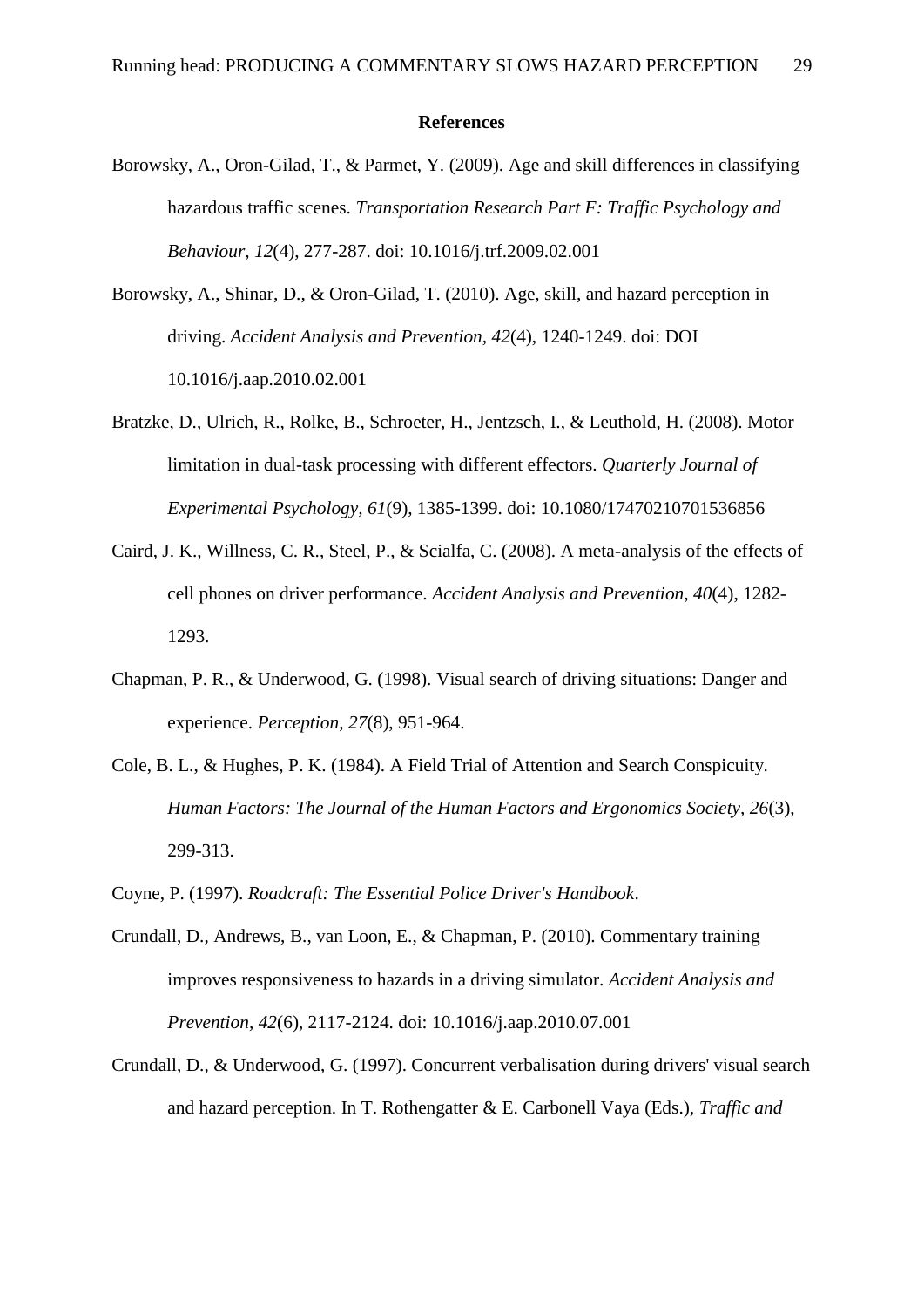*Transport Psychology: Theory and Application*. North Holland: Elsevier Science Publishers B.V.

- Crundall, D., & Underwood, G. (1998). Effects of experience and processing demands on visual information acquisition in drivers. *Ergonomics, 41*(4), 448-458. doi: 10.1080/001401398186937
- Dejong, R. (1993). Multiple bottlenecks in overlapping task performance. *Journal of Experimental Psychology: Human Perception and Performance, 19*(5), 965-980. doi: 10.1037/0096-1523.19.5.965
- Endsley, M. R. (1995). Toward a theory of situation awareness in dynamic systems. *Human Factors, 37*(1), 32-64.
- Ericsson, K. A., & Simon, H. A. (1984). *Protocol Analysis: Verbal Reports as Data.* Massachusetts, USA: MIT Press.
- Fagot, C., & Pashler, H. (1992). Making two responses to a single object: Implications for the central attentional bottleneck. *Journal of Experimental Psychology: Human Perception and Performance, 18*(4), 1058-1079. doi: 10.1037/0096-1523.18.4.1058

Gilbert, C. (Writer). (2007). Ultimate driving craft [DVD].

- Gregersen, N. P. (1994). Systematic cooperation between driving schools and parents in driver education, an experiment. *Accident Analysis and Prevention, 26*(4), 453-461. doi: 10.1016/0001-4575(94)90036-1
- Horswill, M. S., & McKenna, F. P. (2004). Drivers' hazard perception ability: Situation awareness on the road. In S. Banbury & S. Tremblay (Eds.), *A Cognitive Approach to Situation Awareness: Theory and Application* (pp. 155-175). Aldershot, UK: Ashgate Publishing Limited.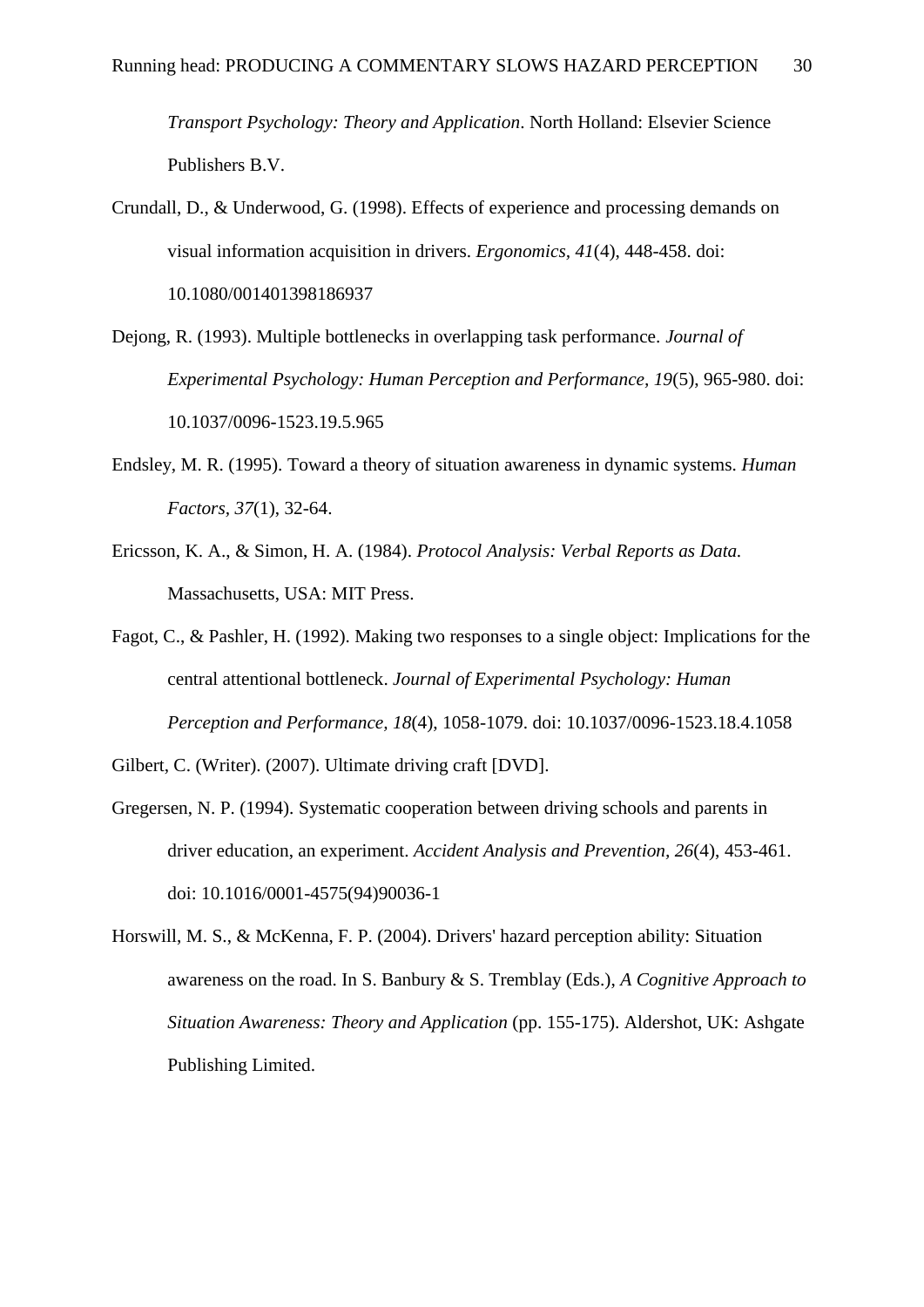Hughes, P. K., & Cole, B. L. (1986a). Can the conspicuity of objects be predicted from laboratory experiments? *Ergonomics, 29*(9), 1097-1111. doi: 10.1080/00140138608967226

Hughes, P. K., & Cole, B. L. (1986b). What attracts attention when driving? *Ergonomics, 29*(3), 377-391. doi: 10.1080/00140138608968272

Isler, R. B., Starkey, N. J., & Williamson, A. R. (2009). Video-based road commentary training improves hazard perception of young drivers in a dual task. *Accident Analysis and Prevention, 41*(3), 445-452. doi: 10.1016/j.aap.2008.12.016

Kahneman, D. (1973). *Attention and Effort*. New York: Prentice Hall.

Keele, S. W. (1973). *Attention and human performance*. California: Goodyear.

Levy, J., & Pashler, H. (2008). Task prioritisation in multitasking during driving: Opportunity to abort a concurrent task does not insulate braking responses from dual-task slowing. *Applied Cognitive Psychology, 22*(4), 507-525. doi: 10.1002/acp.1378

- Levy, J., Pashler, H., & Boer, E. (2006). Central interference in driving Is there any stopping the psychological refractory period? *Psychological Science, 17*(3), 228-235. doi: 10.1111/j.1467-9280.2006.01690.x
- Lien, M.-C., Ruthruff, E., & Johnston, J. C. (2006). Attentional limitations in doing two tasks at once: The search for exceptions. Current *Directions in Psychological Science, 15*, 89-93.
- Marek, J., & Sten, T. (1977). *Traffic environment and the driver: Driver behavior and training in international perspective.* Springfield: Charles C. Thomas.
- McCarley, J. S., Vais, M. J., Pringle, H., Kramer, A. F., Irwin, D. E., & Strayer, D. L. (2004). Conversation disrupts change detection in complex traffic scenes. *Human Factors, 46*(3), 424-436. doi: 10.1518/hfes.46.3.424.50394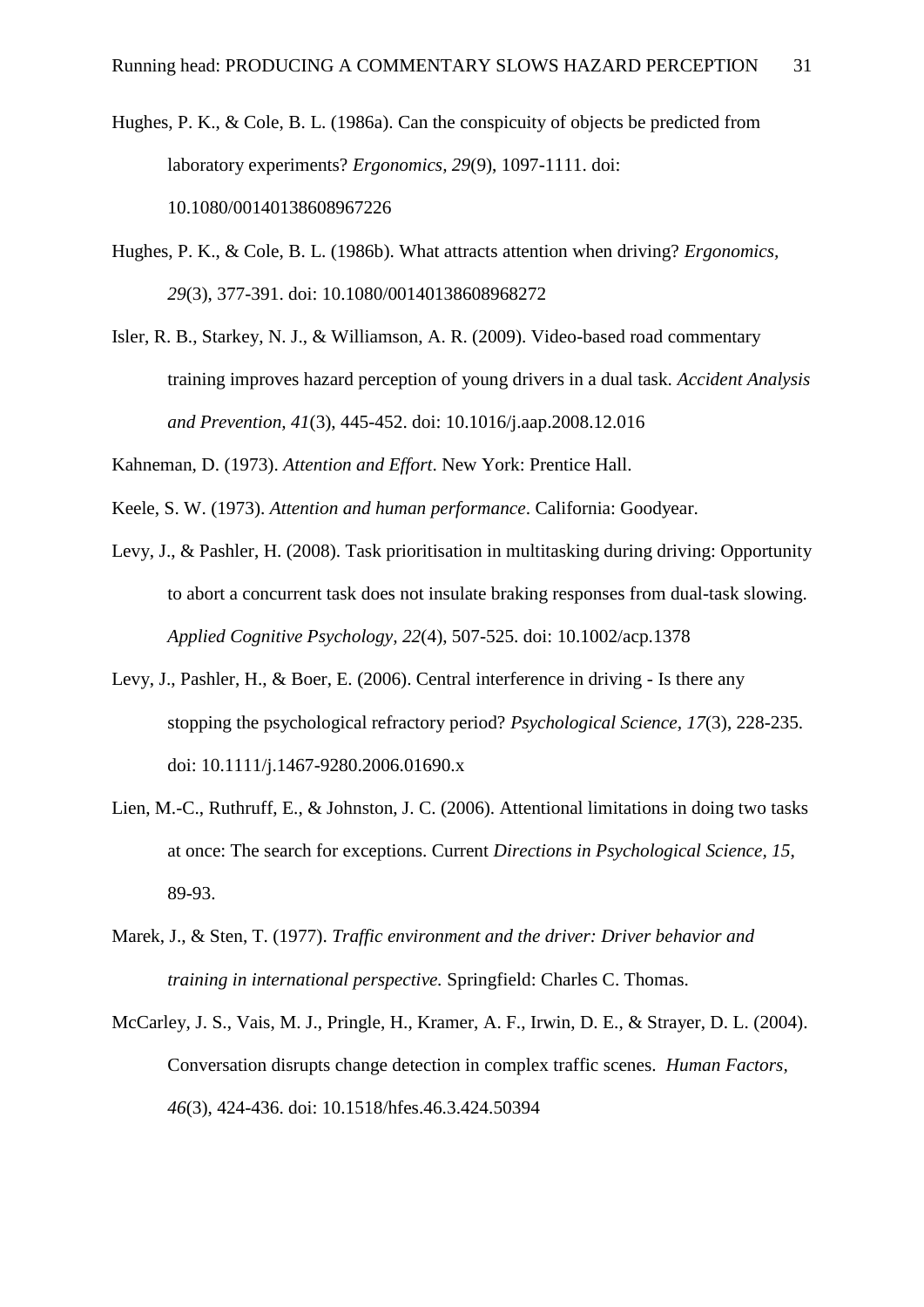- McKenna, F. P., Horswill, M. S., & Alexander, J. L. (2006). Does anticipation training affect drivers' risk taking? *Journal of Experimental Psychology-Applied, 12*(1), 1-10. doi: 10.1037/1076-898x.12.1.1
- McLeod, P. (1977a). Dual task response modality effect: Support for multiprocessor models of attention. *Quarterly Journal of Experimental Psychology, 29*, 651-667. doi: 10.1080/14640747708400639
- McLeod, P. (1977b). Parallel processing and the psychological refractory period. *Acta Psychologica, 41*(5), 381-396. doi: 10.1016/0001-6918(77)90016-6
- Mourant, R. R., & Rockwell, T. H. (1972). Strategies of Visual Search by Novice and Experienced Drivers. *Human Factors: The Journal of the Human Factors and Ergonomics Society, 14*(4), 325-335. doi: 10.1177/001872087201400405
- Nunes, L., & Recarte, M. A. (2002). Cognitive demands of hands-free-phone conversation while driving. *Transportation Research Part F: Traffic Psychology and Behaviour, 5*(2), 133-144. doi: http://dx.doi.org/10.1016/S1369-8478(02)00012-8
- Pashler, H., & Johnston, J. C. (1998). Attentional limitations in dual-task performance. In H. Pashler (Ed.), *Attention* (pp. 155 - 189). Hove, England: Psychology Press.
- Posner, M. I. (1978). *Chronometric explorations of mind*. Hillsdale, NJ: Erlbaum.
- Pradhan, A., Hammel, K. R., DeRamus, R., Pollatsek, A., Noyce, D. A., & Fisher, D. L. (2005). Using eye movements to evaluate effects of driver age on risk perception in a driving simulator. *Human Factors, 47*(4), 840-852.
- Recarte, M. A., & Nunes, L. M. (2000). Effects of verbal and spatial-imagery tasks on eye fixations while driving. *Journal of Experimental Psychology-Applied, 6*(1), 31-43. doi: 10.1037//0278-7393.6.1.31
- Redelmeier, D. A., & Tibshirani, R. J. (1997). Association between cellular-telephone calls and motor vehicl collisions. *New England Journal of Medicine, 336*(7), 453-458.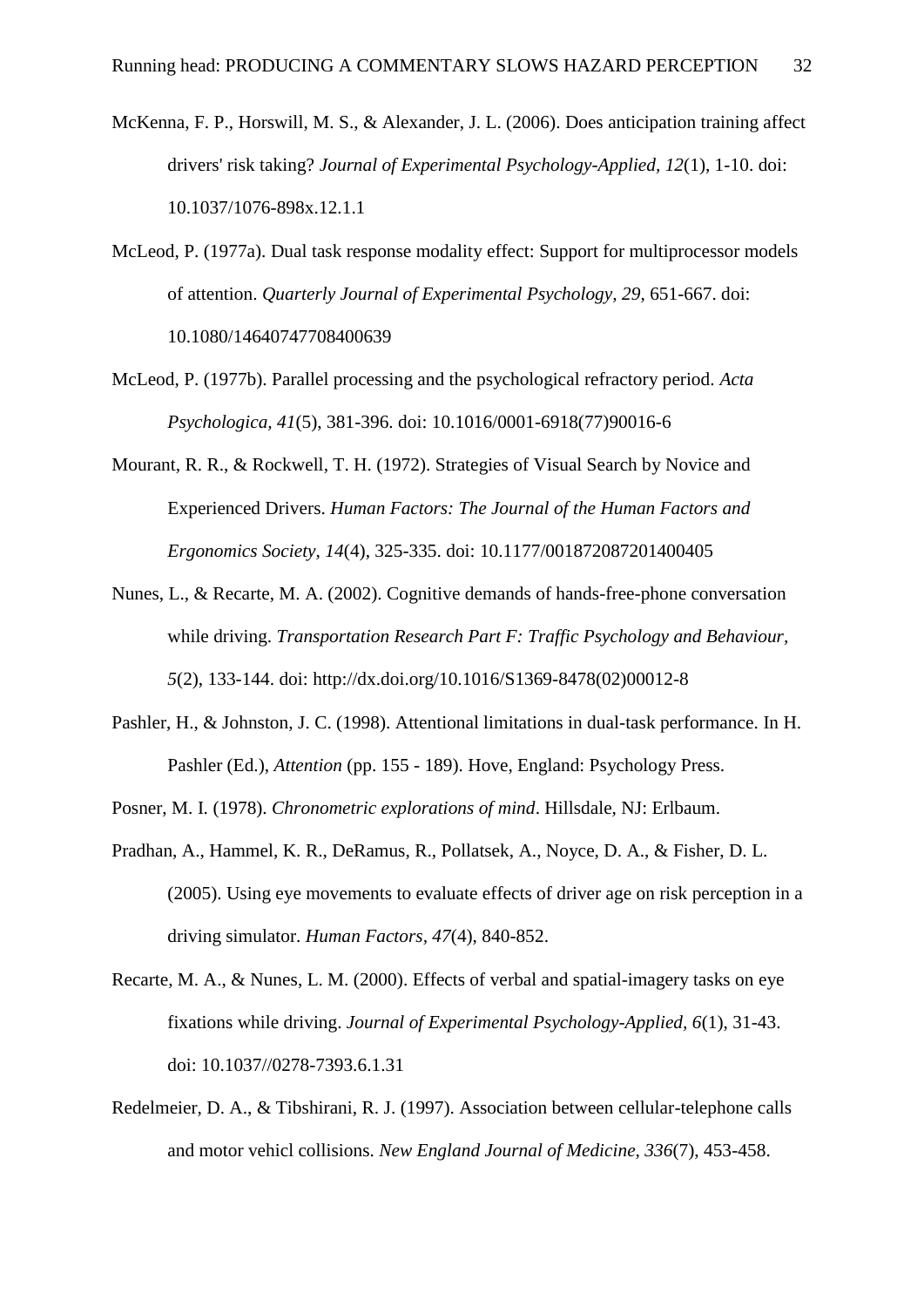- Ruthruff, E., Van Selst, M., Johnston, J. C., & Remington, R. W. (2006). How does practice reduce dual-task interference: integration, automatization, or just stage-shortening? *Psychological Research, 70*(2), 125-42.
- Scialfa, C. T., Deschênes, M. C., Ference, J., Boone, J., Horswill, M. S., & Wetton, M. (2011). A hazard perception test for novice drivers. *Accident Analysis & Prevention, 43*(1), 204-208. doi: http://dx.doi.org/10.1016/j.aap.2010.08.010
- Sharp, G. (1997). *Human Aspects of Police Driving*. Clackmannanshire, UK Scottish Police College.
- Strayer, D. L., & Johnston, W. A. (2001). Driven to distraction: Dual-task studies of simulated driving and conversing on a cellular phone. *Psychological Science, 12*, 462-466.
- Thompson, K. R., Johnson, A. M., Emerson, J. L., Dawson, J. D., Boer, E. R., & Rizzo, M. (2012). Distracted driving in elderly and middle-aged drivers. *Accident Analysis & Prevention, 45*(0), 711-717. doi: 10.1016/j.aap.2011.09.040
- Tornros, J. E. B., & Bolling, A. K. (2005). Mobile phone use Effects of handheld and handsfree phones on driving performance. *Accident Analysis and Prevention, 37*(5), 902-909. doi: 10.1016/j.aap.2005.04.007
- Underwood, G., Chapman, P., Bowden, K., & Crundall, D. (2002). Visual search while driving: skill and awareness during inspection of the scene. *Transportation Research Part F: Traffic Psychology and Behaviour, 5*(2), 87-97. doi: 10.1016/s1369- 8478(02)00008-6
- Welford, A. T. (1981). The single-channel hypothesis. In A. T. Welford (Ed.), *Reaction time*. New York: Academic Press.
- Wells, P., Tong, S., Sexton, B., Grayson, G., & Jones, E. (2008). *Cohort II: A study of learner and new drivers.* London: Department for Transport. Retrieved from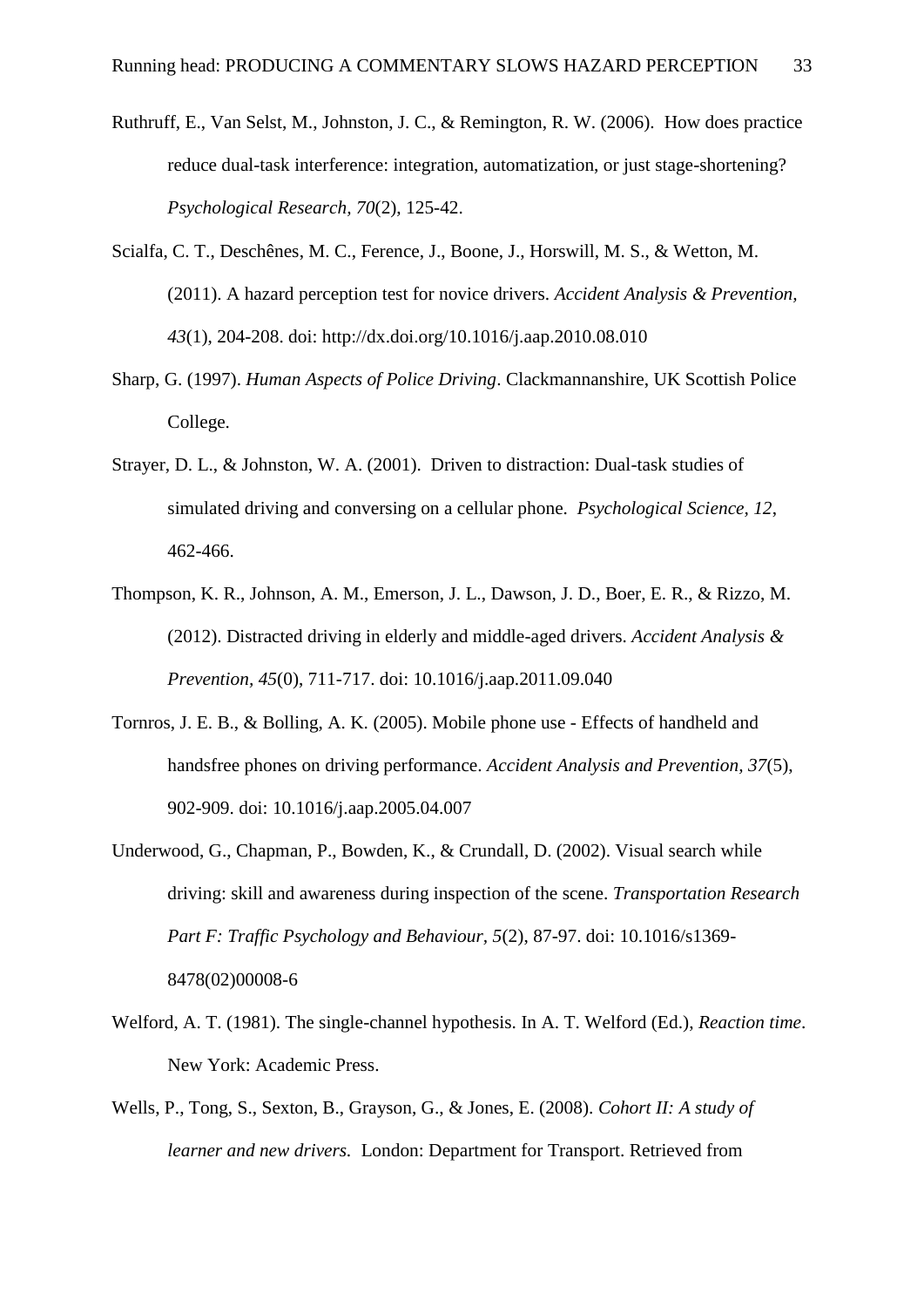http://www.dft.gov.uk/pgr/roadsafety/research/rsrr/theme2/cohort2/cohortiifindings.p df.

- Wetton, M. A., Hill, A., & Horswill, M. S. (2013). Are what happens next exercises and selfgenerated commentaries useful additions to hazard perception training for novice drivers? *, 54C*, 57-66. doi: 10.1016/j.aap.2013.02.013
- Wickens, C. D. (1980). The structure of attentional resources. In R. Nickerson (Ed.), Attention and Performance VIII. Englewood Cliffs, NJ: Erlbaum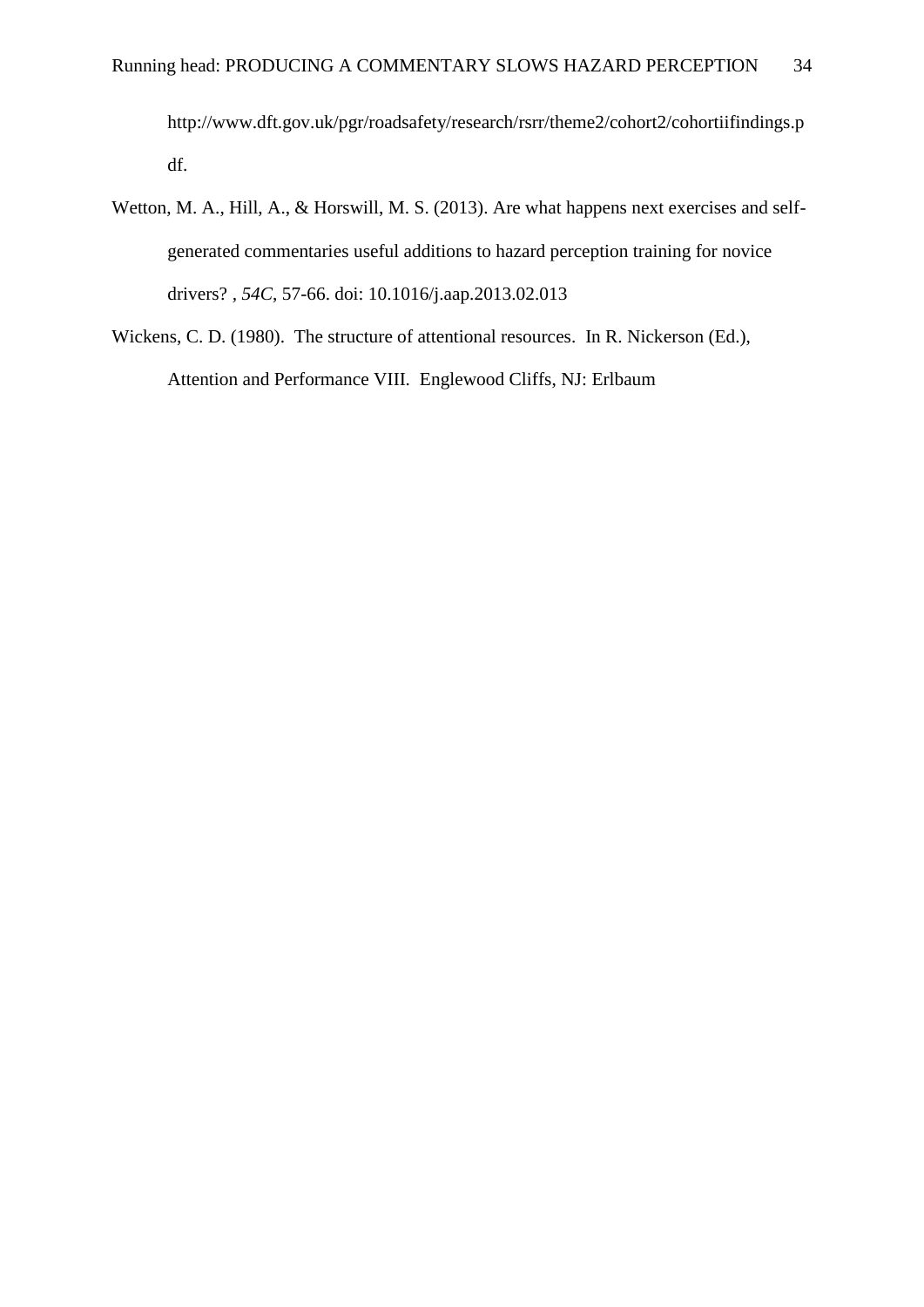

Figure 1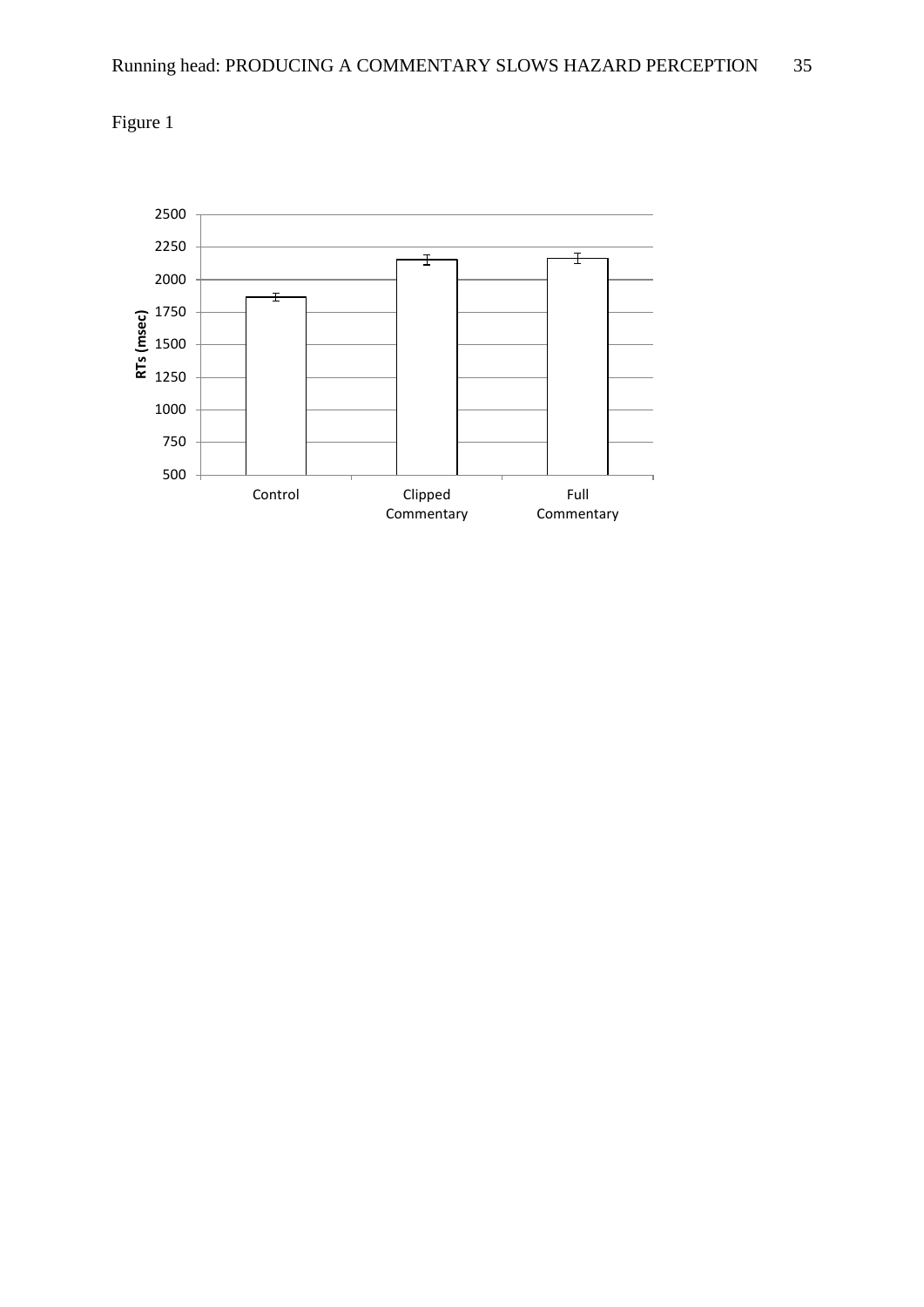

Figure 2